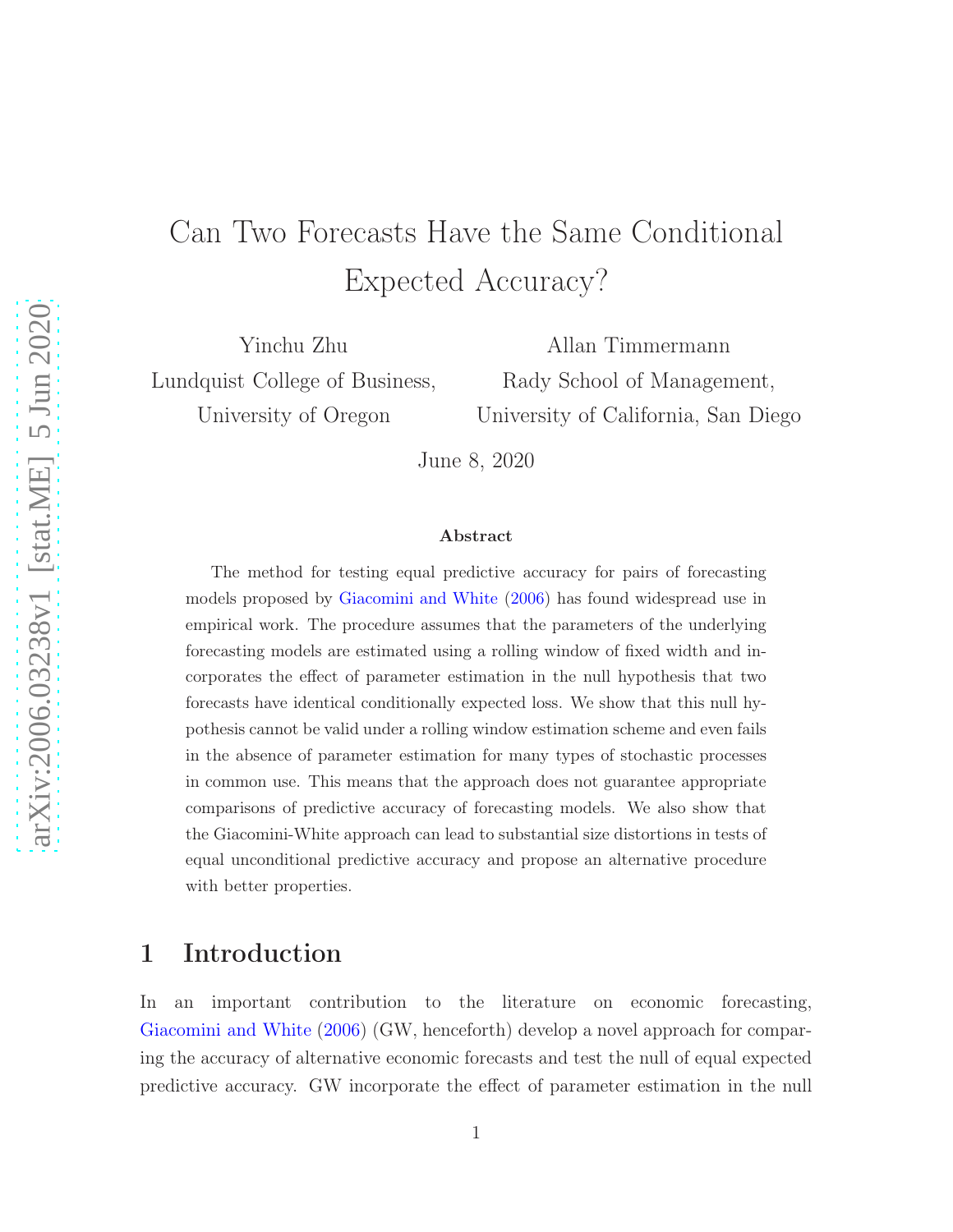hypothesis and assume that estimation error does not vanish asymptotically by requiring that fixed-length windows are used to estimate the parameters of the underlying forecasting models. Using this approach, simple tests of equal predictive accuracy do not have a degenerate limiting distribution even in comparisons of nested forecasting models, thus addressing a key problem causing difficulties for earlier tests.<sup>[1](#page-1-0)</sup>

The GW test has found widespread use in applied work in economics and has become the standard method for comparing the predictive accuracy of nested fore-casting models while accounting for the effect of parameter estimation.<sup>[2](#page-1-1)</sup> It is, therefore, important to verify that the null hypothesis entertained by GW is valid and can meaningfully be used to compare the predictive accuracy of alternative forecasts. The null hypothesis in GW is that the expected loss differential, i.e., the difference between the expected loss of a pair of forecasts, is a martingale difference sequence (MDS) conditional on some information set which typically includes, at a minimum, current and past observations of the outcome and data used to generate the forecasts.

We show here that the MDS property conditional on past data cannot hold whenever the forecasts are generated using a set of estimated model parameters as assumed in the analysis of GW. This conclusion holds regardless of whether a fixed-width rolling window or an expanding window is used to estimate the parameters of the underlying forecasting models and it holds for both nested and non-nested models. Contrary to its widespread empirical use, this means that the GW test cannot appropriately be used to compare the performance of forecasting models. Even in the absence of parameter estimation, we show that the MDS property fails whenever the underlying data generating process (DGP) for the outcome does not satisfy a restrictive finite dependence condition that rules out many standard models used in applied work.

This conclusion has important practical implications. In particular, there can be substantial autocorrelation in the loss difference and we show that the GW test can result in severe size distortions for testing an unconditional null. We also establish a valid procedure for testing that the null of equal predictive accuracy of two rolling-window forecasts holds "on average". This procedure uses a self-normalization structure and avoids directly constructing robust standard errors that account for

<sup>1</sup>See, e.g., [West](#page-21-1) [\(1996\)](#page-21-1), [Clark and McCracken](#page-20-0) [\(2001\)](#page-20-0), [Clark and McCracken](#page-20-1) [\(2005\)](#page-20-1) and [McCracken](#page-21-2) [\(2007\)](#page-21-2).

<span id="page-1-1"></span><span id="page-1-0"></span><sup>&</sup>lt;sup>2</sup>As of end-May, 2020, [Giacomini and White](#page-21-0) [\(2006](#page-21-0)) has nearly 1,400 Google Scholar citations.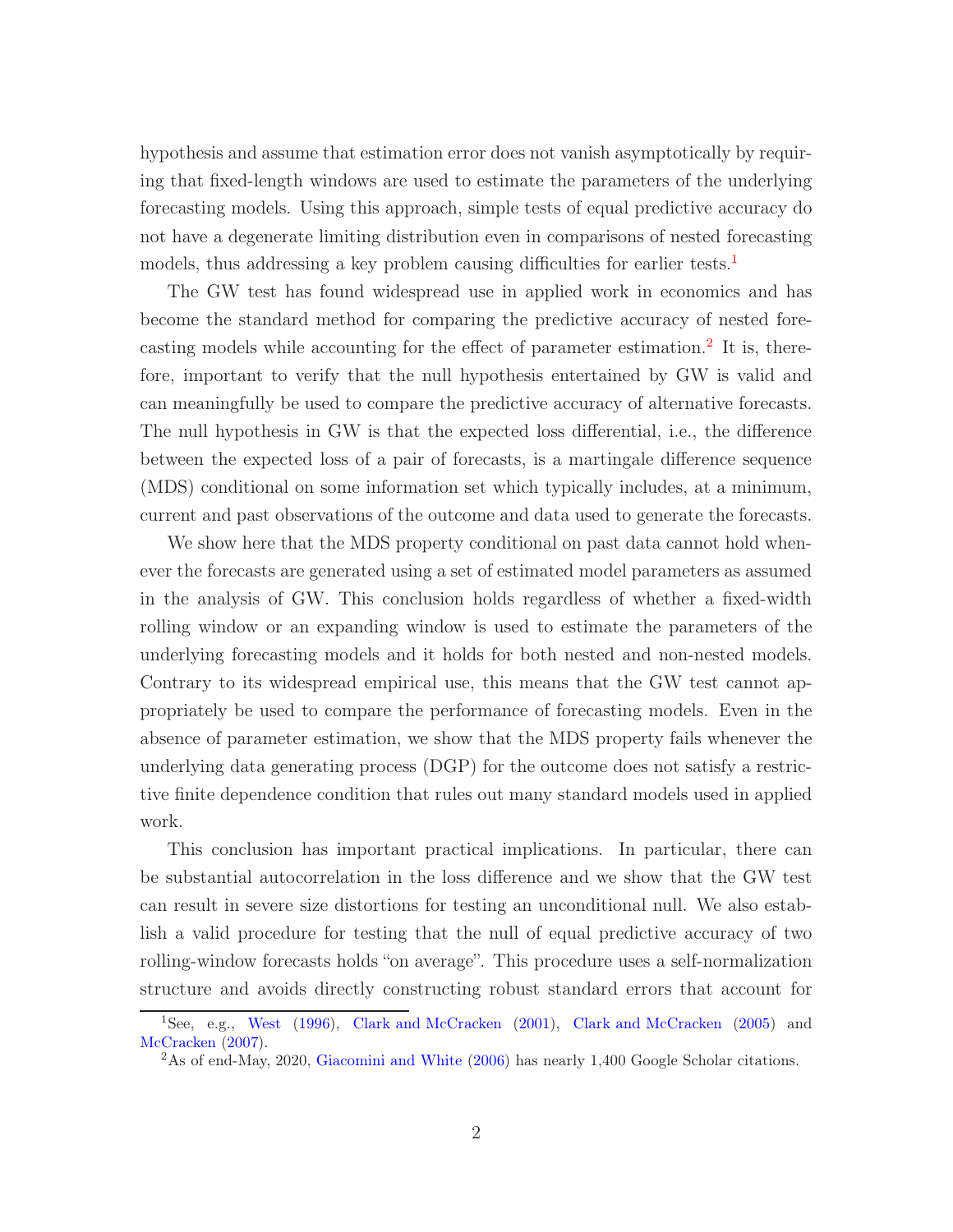serial correlation in the loss differentials.

The outline of our analysis is as follows. Section 2 introduces our setup and demonstrates that the GW null fails to be valid in the presence of estimated parameters and also fails in the absence of a restrictive finite dependence condition on the DGP. Second 3 analyzes tests of the null that the forecasts have the same unconditionally expected loss, and Section 4 concludes. Proofs are contained in an appendix.

## 2 The null of equal conditional expected predictive accuracy

This section introduces the forecast environment and demonstrates that the GW null is not, in general, appropriate for comparing the conditionally expected loss of a pair of forecasting models.

### 2.1 Setup

Our forecast environment closely mirrors the setup in GW. We are interested in comparing the predictive accuracy of a pair of one-step-ahead forecasts  $f_{1,t}$ ,  $f_{2,t}$  of some variable  $Y_{t+1}$ <sup>[3](#page-2-0)</sup>. Each forecast is generated using information available at time t,  $\mathcal{F}_t = \sigma(W'_1, W'_2, ..., W'_t)$ , where  $W_t = (Y_t, X'_t)'$ , and  $X_t$  is a set of predictor variables. Hence,  $\mathcal{F}_t$  contains current and past values of the outcome, forecast and predictors. GW carefully state that the forecasts are adapted to the most recent  $m$  values of  $W_t$ , i.e.,  $f_{i,t} = f(W_t, W_{t-1}, ..., W_{t-m+1}; \hat{\beta}_{i,t,m})$ .<sup>[4](#page-2-1)</sup> The setup includes, but is not limited to, linear prediction models of the form  $y_{t+1} = \beta_i' X_{it} + \varepsilon_{it+1}$ , estimated by least squares, i.e.,  $\hat{\beta}_{i,t,m} = \left(\sum_{s=t-m}^{t-1} X_{is} X'_{is}\right)^{-1} \left(\sum_{s=t-m}^{t-1} X_{is} y_{s+1}\right).$ 

The precision of the forecasts is evaluated using a loss function,  $L(y_{t+1}, f_{i,t})$  which is a mapping from the space of outcomes and forecasts to the real line. Under the commonly used squared error loss,  $L(y_{t+1}, f_{i,t}) = e_{i,t+1}^2$ , where  $e_{i,t+1} = y_{t+1} - f_{i,t}$  $(i = 1, 2)$  is the forecast error. Furthermore, following [Diebold and Mariano](#page-20-2) [\(1995](#page-20-2)),

<span id="page-2-0"></span><sup>&</sup>lt;sup>3</sup>For simplicity, we restrict the forecast horizon to a single period, but our results are easily generalized to arbitrary horizons of finite length.

<span id="page-2-1"></span><sup>&</sup>lt;sup>4</sup>Note that the estimation window,  $m$ , can differ for the two forecasting models, i.e., we can have  $m_1, m_2$  and define  $m = max(m_1, m_2)$  and all results continue to go through.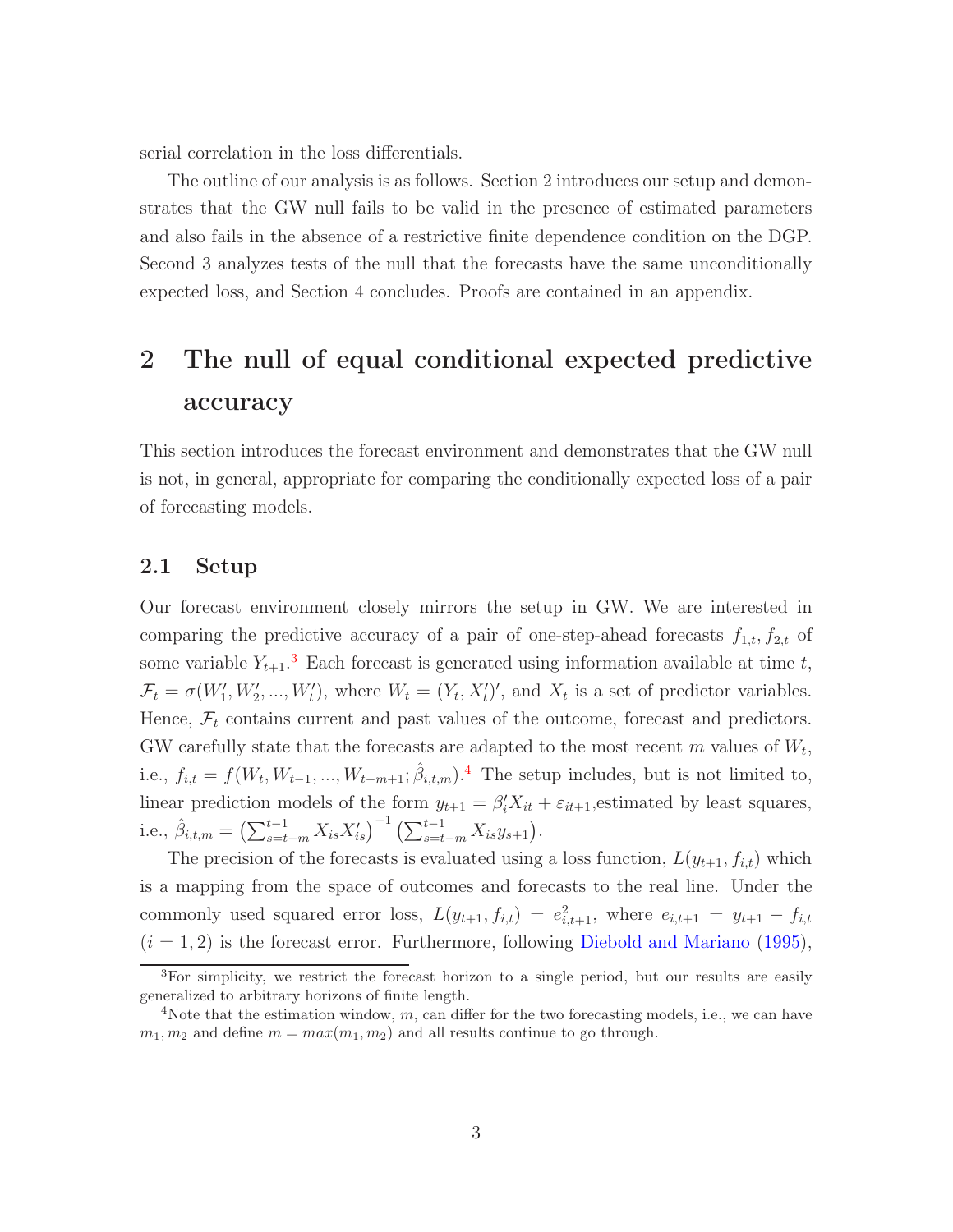define the loss differential as the loss of model 1 relative to that of model 2:

$$
\Delta L_{t+1} \equiv \Delta L_{t+1}(y_{t+1}, f_{1,t}, f_{2t}) = L(y_{t+1}, f_{1,t}) - L(y_{t+1}, f_{2,t,m}). \tag{1}
$$

Under squared error loss,

<span id="page-3-3"></span>
$$
\Delta L_{t+1} = (y_{t+1} - f_{1,t})^2 - (y_{t+1} - f_{2,t})^2.
$$
\n(2)

The null hypothesis considered by GW is that, conditional on some information set,  $\mathcal{G}_t$ , the loss differential is a martingale difference sequence (MDS):

<span id="page-3-1"></span>
$$
E[\Delta L_{t+1}(y_{t+1}, f_{1,t}, f_{2t}) | \mathcal{G}_t] = 0,
$$
\n(3)

almost surely for  $t = 1, 2, ...$  GW write that "Note that we do not require  $\mathcal{G}_t = \mathcal{F}_t$ , although this is a leading case of interest..." For simplicity, in the rest of the paper, we focus on this leading case with  $\mathcal{G}_t = \mathcal{F}_t$ .

Forecast comparisons are often conducted using (pseudo) out-of-sample evaluation methods which split a sample of  $T$  observations into an initial sample using  $m$  observations for parameter estimation and a forecast evaluation sample which consists of the remaining *n* observations, so  $T = n + m$ <sup>[5](#page-3-0)</sup> GW assume that *m* is bounded by a finite constant although, in general, we can regard  $m = m_T$  and  $n = n_T$  as functions of T. For notational simplicity, we suppress the subscripts.

To test the null in  $(3)$ , GW propose the test statistic<sup>[6](#page-3-2)</sup>

<span id="page-3-4"></span>
$$
J_T = \frac{\sum_{t=m}^{T-1} \Delta L_{t+1}}{\sqrt{\sum_{t=m}^{T-1} (\Delta L_{t+1})^2}}.
$$
\n(4)

The simple expression in the denominator exploits the property that, under the null [\(3\)](#page-3-1) that  $\Delta L_{t+1}$  follows a MDS, there is no need to correct for possible serial correlation in  $\Delta L_{t+1}$ .

To test the hypothesis that  $E[\Delta L_{t+1} | \mathcal{F}_t] = 0$  almost surely, GW point out that one can choose any random variable  $h_t \in \mathcal{F}_t$  and test the unconditional moment

<span id="page-3-0"></span> $5$ Out-of-sample forecast evaluations can have substantially weaker power than full-sample tests (see, e.g., [Inoue and Kilian](#page-21-3) [\(2005\)](#page-21-3) and [Hansen and Timmermann](#page-21-4) [\(2015b\)](#page-21-4)), but are less prone to data mining biases [\(Hansen and Timmermann](#page-21-5) [\(2015a\)](#page-21-5)) and can provide important information about the time-series evolution in a prediction model's performance and its value in real time.

<span id="page-3-2"></span><sup>6</sup>For simplicity, we choose the instrument to be a constant.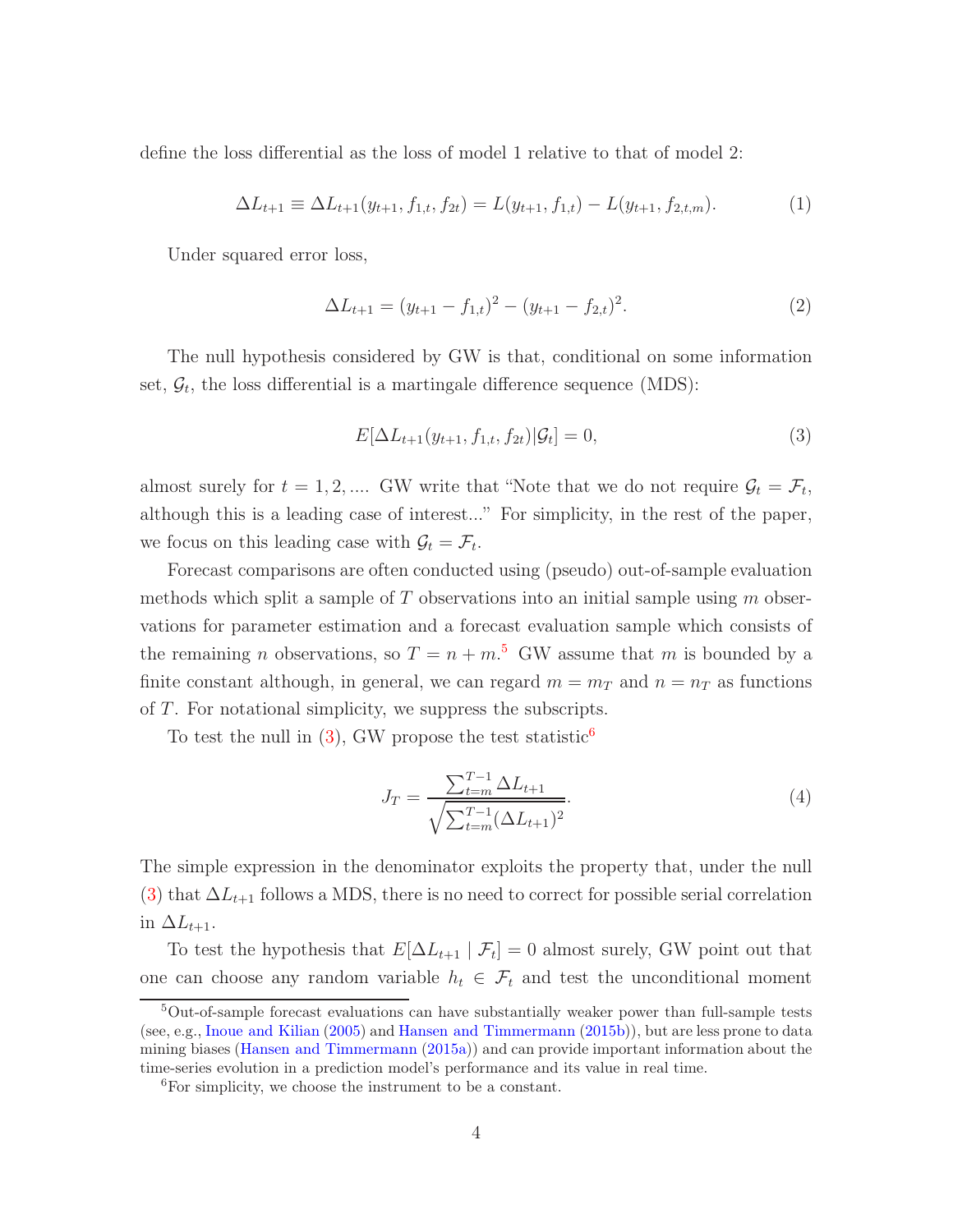condition  $E(\Delta L_{t+1}h_t) = 0$ . However, when  $P(E[\Delta L_{t+1} | \mathcal{F}_t] = 0) < 1$ , there exists a variable  $h_t^* \in \mathcal{F}_t$  such that  $E(\Delta L_{t+1} h_t^*) \neq 0$ . Hence, results in GW hinge on the MDS condition which we examine in this paper.

### 2.2 Implications of the MDS null

We first establish a necessary and sufficient condition for the validity of the null hypothesis in [\(3\)](#page-3-1):

<span id="page-4-0"></span>**Proposition 1.** Assume that  $f_{1,t} \neq f_{2,t}$  almost surely. Then under squared error loss  $E(\Delta L_{t+1} | \mathcal{F}_t) = 0$  almost surely if and only if  $E(y_{t+1} | \mathcal{F}_t) = (f_{1,t} + f_{2,t})/2$  almost surely.

This result shows that the conditionally expected loss differential follows an MDS process if and only if the conditional expectation of the outcome is a simple average of the two forecasts. When the forecasts contain parameter estimation errors, this means that the conditional mean of  $y_{t+1}$  has to be a function of past estimation errors. This is quite unnatural as DGPs are typically considered to be objective processes whose dynamics is not related to an estimation scheme.

A popular practice is to estimate the parameters of the forecasting model using the most recent m observations. In our leading case as well as in GW,  $m$  is fixed or bounded, so that estimation errors do not vanish, while the asymptotic analysis lets  $n \to \infty$ . As we shall see, this case can never satisfy  $E(y_{t+1} | \mathcal{F}_t) = (f_{1,t} + f_{2,t})/2$  almost surely without a restrictive finite dependence condition and so the MDS condition [\(3\)](#page-3-1) cannot hold.

Even for forecasts that do not depend on estimated parameters, we can show that the MDS property fails whenever the underlying DGP does not satisfy the restrictive finite dependence condition. In particular, let  $\mathcal{F}_{t-m:t}$  denote the  $\sigma$ -algebra generated by data from time  $t - m$  to t. All forecasts based on a rolling window of size m are  $\mathcal{F}_{t-m:t}$ -measurable; this allows for any estimation methodology ranging from the basic least-squares estimators to sophisticated machine learning methods. Recall that  $\mathcal{F}_t$ denotes the  $\sigma$ -algebra generated by all the data up to time t.

We now show that the MDS condition [\(3\)](#page-3-1) cannot hold for  $\Delta L_{t+1}$  if the outcome variable  $y_{t+1}$  does not have finite dependence: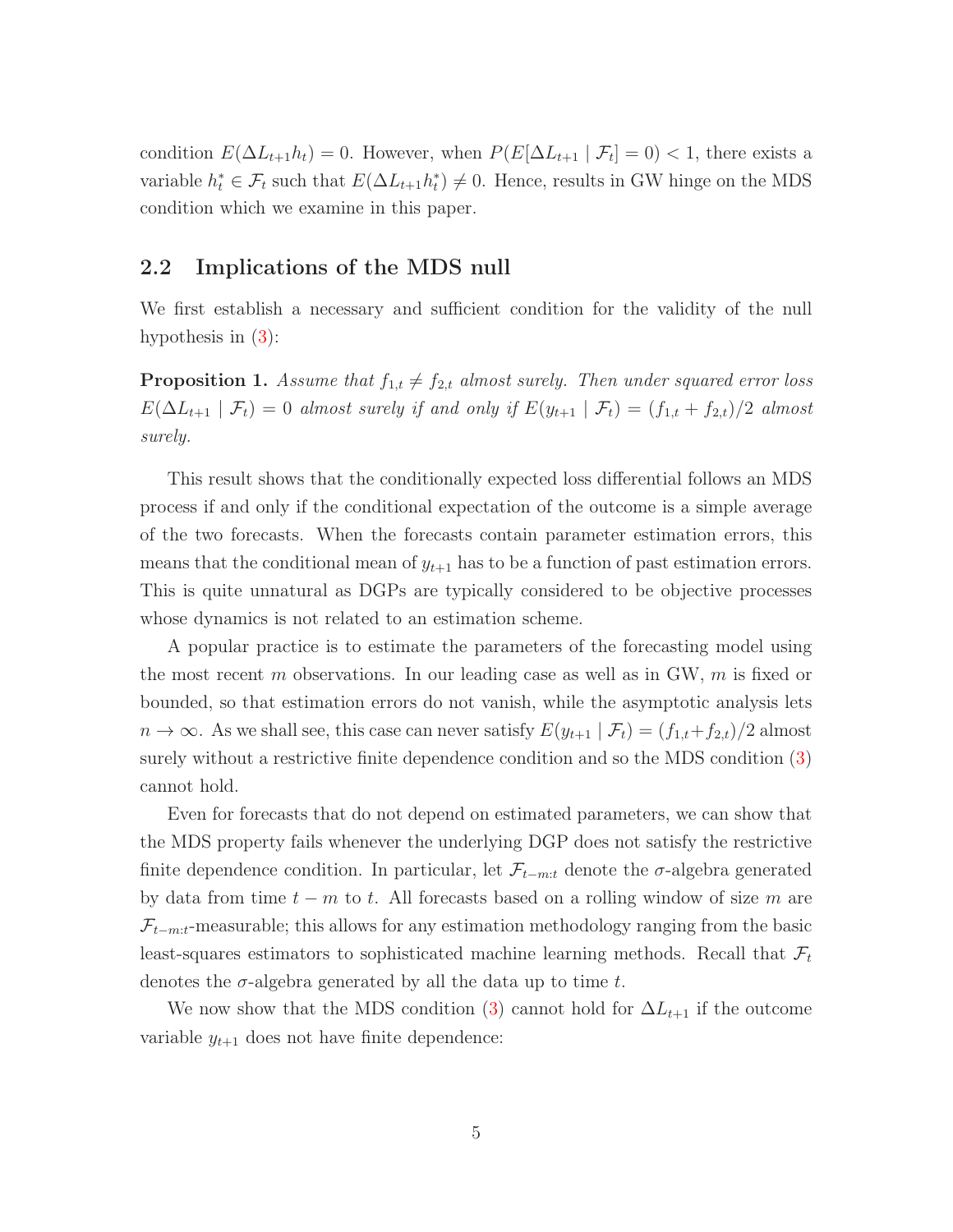<span id="page-5-0"></span>**Proposition** 2. Assume that  $f_{1,t}$   $\neq$   $f_{2,t}$  almost surely and  $P\left(E(y_{t+1} | \mathcal{F}_t) = E(y_{t+1} | \mathcal{F}_{t-m:t})\right)$  < 1. If  $f_{1,t}$  and  $f_{2,t}$  are both  $\mathcal{F}_{t-m,t}$ measurable, then  $\{\Delta L_{t+1}, \mathcal{F}_t\}$  cannot be a martingale difference sequence, i.e.,  $P(E(\Delta L_{t+1} | \mathcal{F}_t) = 0) < 1.$ 

The finite-dependence condition in Proposition [2](#page-5-0) requires that the conditional mean of  $y_{t+1}$  only depends on the most recent m data points. This condition is ruled out by many widely used models that are not finite-order Markov such as MA and ARMA processes as well as unobserved components (state space) models and GARCH-in-mean processes.

Proposition [2](#page-5-0) shows that unless  $E(y_{t+1} | \mathcal{F}_t) = E(y_{t+1} | \mathcal{F}_{t-m:t})$  with probability one, the loss difference cannot be an MDS, no matter how one computes the forecasts with or without estimated parameters and regardless of the estimation method. The result also does not require us to make specific assumptions on the DGP such as stationarity. Hence, in the absence of the restrictive finite dependence condition, there is an inherent contradiction between MDS and rolling window estimation.

In the rest of this section, we give simple examples of the failure of the MDS even if  $y_{t+1}$  has finite dependence.

### 2.3 Nested models

For the nested case, consider the DGP

$$
y_{t+1} = \beta' X_t + \varepsilon_{t+1},\tag{5}
$$

where  $X_t = (1, x_t)' \in \mathbb{R}^2$  is a vector of fixed regressors and  $\varepsilon_{t+1}$  is i.i.d from  $N(0, \sigma^2)$ . Consider the forecasts from a big model (intercept and  $x_t$ ) and a small model (intercept only):  $f_{1,t} = X'_t \hat{\beta}_{t,m}$  with  $\hat{\beta}_{t,m} = (\sum_{s=t-m}^{t-1} X_s X'_s)^{-1} (\sum_{s=t-m}^{t-1} X_s y_{s+1})$  and  $f_{2,t} = m^{-1} \sum_{s=t-m}^{t-1} y_{s+1}.$ 

<span id="page-5-1"></span>**Proposition 3.** Let  $X_t = (1, x_t)' \in \mathbb{R}^2$ ,  $X_{(t-1)} = (X_0, \dots, X_{t-1})' \in \mathbb{R}^{t \times 2}$ ,  $x_{(t-1)} =$  $(x_0, \dots, x_{t-1})' \in \mathbb{R}^t$  and  $1_t = (1, \dots, 1)' \in \mathbb{R}^t$ . Suppose that

$$
c^{2} = \sigma^{2} \left[ \sum_{t=m+1}^{m+n} \left( X'_{t-1} \left( X'_{(t-1)} X_{(t-1)} \right)^{-1} X_{t-1} - \frac{x_{t}^{2}}{x'_{(t-1)} x_{(t-1)}} \right) \right] / \left[ \sum_{t=m+1}^{m+n} \left( 1 - \frac{x'_{(t-1)} 1_{t-1}}{x'_{(t-1)} x_{(t-1)}} x_{t} \right)^{2} \right].
$$
\n(6)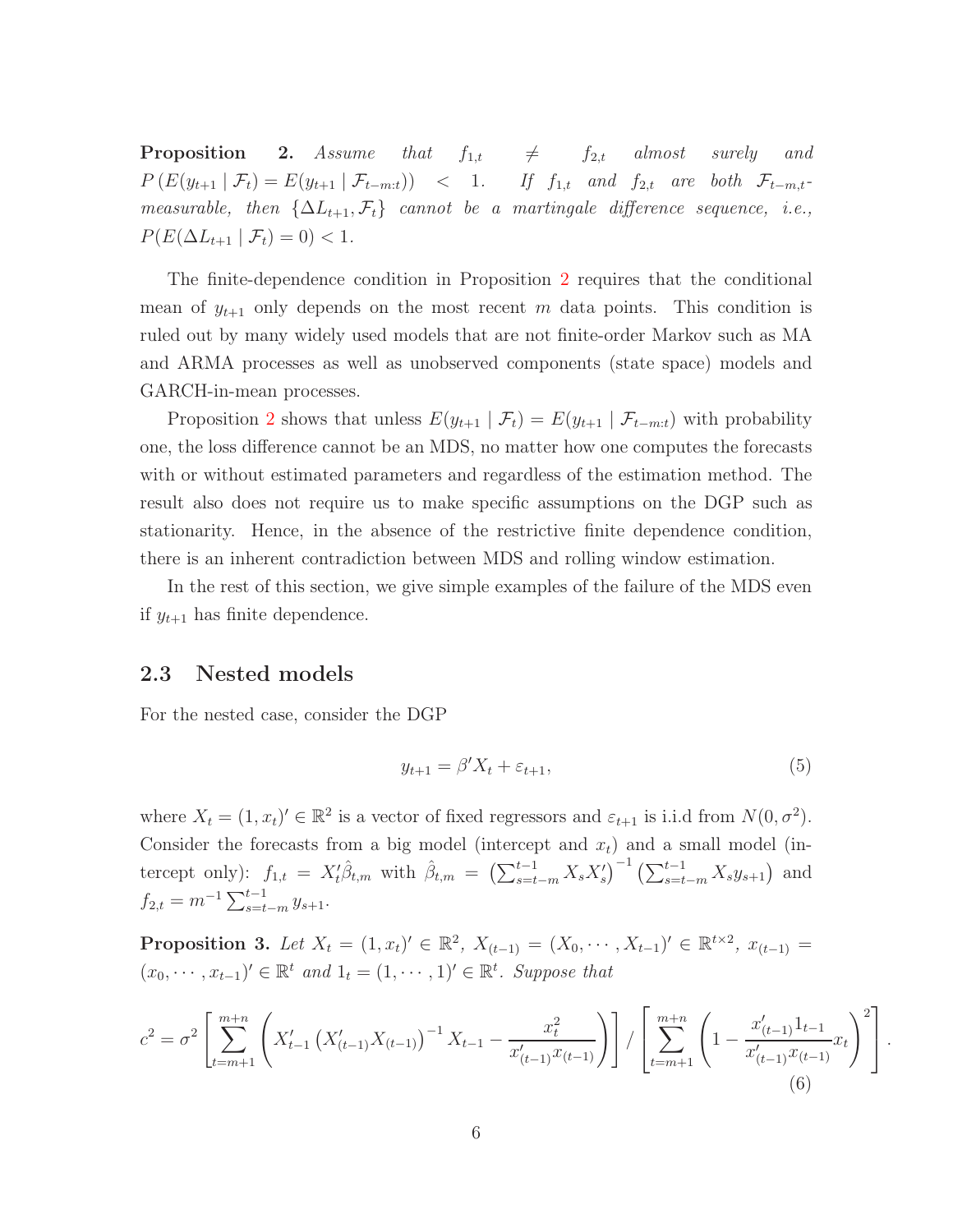Then, under squared error loss [\(2\)](#page-3-3),

\n- 1. 
$$
E\left[\sum_{t=m+1}^{m+n} \Delta L_t\right] = 0.
$$
\n- 2.  $\{\Delta L_{t+1}, \mathcal{F}_t\}$  is not a Martingale Difference Sequence, i.e.,  $P\left[E(\Delta L_{t+1} | \mathcal{F}_t) = 0\right] < 1.$
\n

Proposition [3](#page-5-1) holds for any sample size and has two implications. First, the MDS condition fails when m is fixed (rolling estimation window) and the length of the out-of-sample period  $(n)$  tends to infinity. Second, the MDS condition also fails when both  $m$  and  $n$  tend to infinity, i.e., with an expanding estimation window.

### 2.4 Non-nested models

For the case with non-nested models consider the DGP

<span id="page-6-0"></span>
$$
y_{t+1} = \beta_1 x_{1t} + \beta_2 x_{2t} + \varepsilon_{t+1},\tag{7}
$$

where  $E(\varepsilon_{t+1} \mid \mathcal{F}_t) = 0$ . We use  $f_{1,t} = \hat{\beta}_{1t} x_{1t}$  and  $f_{2,t} = \hat{\beta}_{2t} x_{2t}$ , where  $\hat{\beta}_{it} =$  $\left(\sum_{s=t-m}^{t-1} x_{is}^2\right)^{-1} \left(\sum_{s=t-m}^{t-1} x_{is} y_{s+1}\right)$  for  $i \in \{1,2\}$ . The following result states that the MDS condition [\(3\)](#page-3-1) fails:

<span id="page-6-1"></span>**Proposition 4.** Consider the DGP in  $(7)$  and assume squared error loss  $(2)$ . Then (1) If  $P(\beta_1x_{1t} \neq \beta_2x_{2t}) = 1$  and  $P(\beta_1x_{1t} + \beta_2x_{2t} = 0) \neq 1$ , we do not have  $P [E(\Delta L_{t+1} | \mathcal{F}_t) = 0] = 1.$ (2) Let  $f_{1,t} = \hat{\beta}_{1t} x_{1t}$  and  $f_{2,t} = \hat{\beta}_{2t} x_{2t}$  with estimates  $\hat{\beta}_{1t}$  and  $\hat{\beta}_{2t}$  being  $\mathcal{F}_t$ -measurable.

If  $P(\hat{\beta}_{1t}x_{1t} \neq \hat{\beta}_{2t}x_{2t}) = 1$  and  $P\left(2(\beta_1x_{1t} + \beta_2x_{2t}) = \hat{\beta}_{1t}x_{1t} + \hat{\beta}_{2t}x_{2t}\right) \neq 1$ , then we do not have  $P\left[E(\Delta L_{t+1} \mid \mathcal{F}_t) = 0\right] = 1.$ 

Proposition [4](#page-6-1) holds regardless of the sample size,  $m$ , used to estimate the parameters  $\hat{\beta}_{it}$ ,  $i = 1, 2$ . This again means that the MDS condition fails when m is fixed and n tends to infinity or when both  $m$  and  $n$  tend to infinity.<sup>[7](#page-6-2)</sup>

<span id="page-6-2"></span><sup>&</sup>lt;sup>7</sup>Part 2 of Proposition [4](#page-6-1) allows for any estimator that uses information up to time t and so is not limited to the OLS estimator.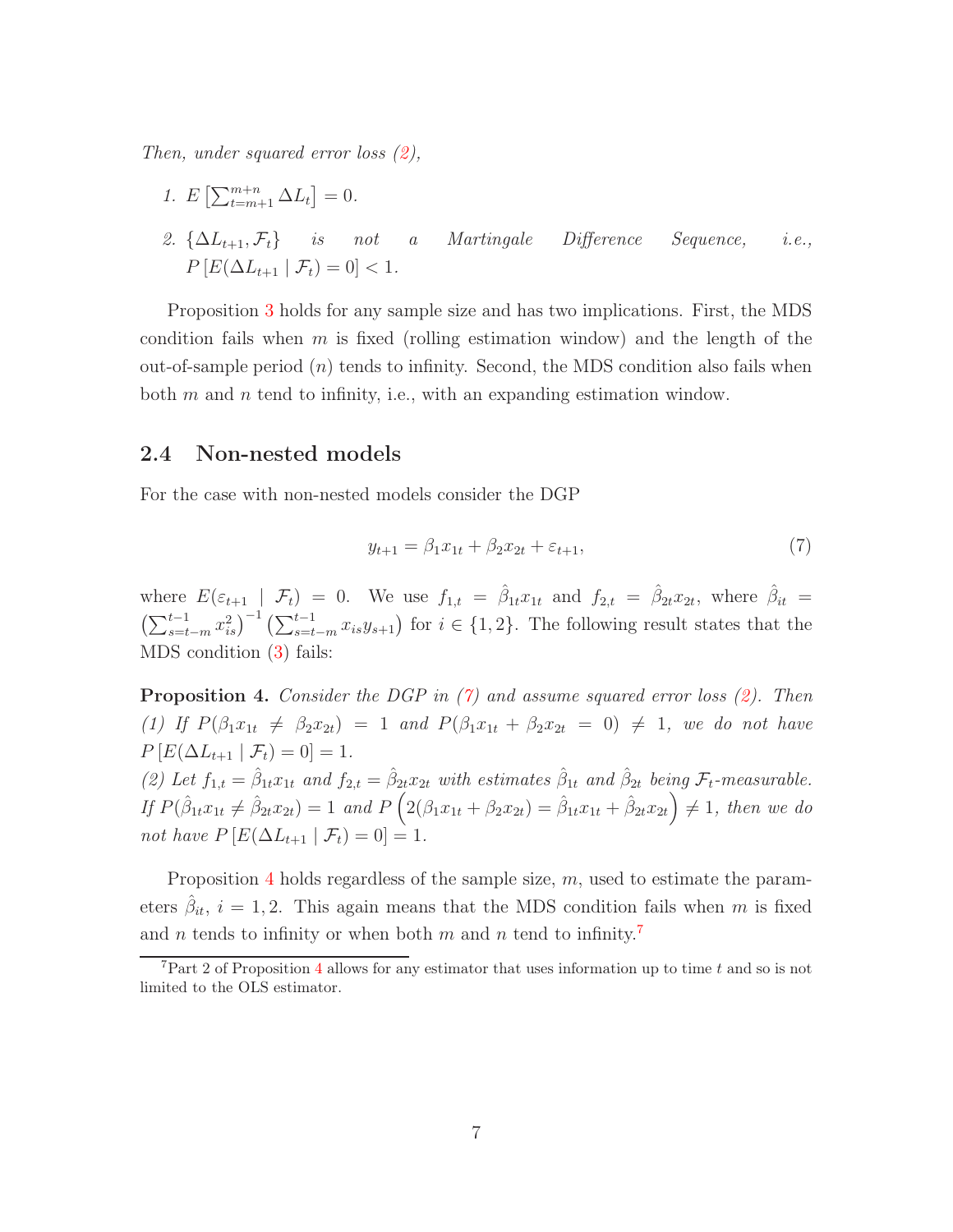## 3 The null of equal unconditional expected predictive accuracy

So far we have demonstrated that the null that the loss differential follows an MDS cannot hold conditional on the information set used to generate the forecasts. One might wonder what the GW test is actually testing when the MDS null fails. The obvious candidate is the corresponding unconditional null:

<span id="page-7-0"></span>
$$
H_0: E[\Delta L_{t+1}] = 0.
$$
\n(8)

To examine whether we can use the GW approach to test the null in [\(8\)](#page-7-0), we separately consider cases with a rolling and an expanding estimation window.

### <span id="page-7-3"></span>3.1 Rolling estimation window

To see what happens with a rolling estimation window, consider the following simple example:

<span id="page-7-1"></span>**Example 1.** Suppose that  $y_{t+1} = c + \varepsilon_{t+1}$ , where  $\varepsilon_t$  is iid with  $E\varepsilon_t = 0$ ,  $E\varepsilon_t^2 =$  $1, E\varepsilon_t^3 = \kappa_1$  and  $E\varepsilon_t^4 = \kappa_2$ . We use  $f_{1,t} = m^{-1} \sum_{s=t-m+1}^t y_t$  and  $f_{2,t} = 0$ . Assuming squared error loss, we can simply choose  $c = m^{-1/2}$  to make the unconditional null hold (i.e.,  $E(\Delta L_{t+1}) = 0$ ).

For the rolling window case, m is fixed and n tends to infinity. Because m is fixed,  $\Delta L_{t+1}$  is weakly dependent and stationary. However, the asymptotic distribution of the GW test statistic under the unconditional null hypothesis is not  $N(0, 1)$  because the scaling is not correct. The reason is that the scaling used by GW relies on the MDS condition which we showed never holds. Using Example [1,](#page-7-1) we next show that the claim in GW that  $J_T$  converges in distribution to  $N(0, 1)$  does not hold.

<span id="page-7-2"></span>**Proposition 5.** In Example [1,](#page-7-1)  $J_T$  converges in distribution to  $N(0, V_m)$ , where

$$
V_m = \frac{4m^2 - 4m^{3/2}\kappa_1 + m(\kappa_2 + 3)}{8m^2 + \kappa_2 - 1}.
$$

From Proposition [5,](#page-7-2) the GW test introduces size distortions asymptotically if  $V_m > 1$ . This can easily be the case for skewed distributions. For example, let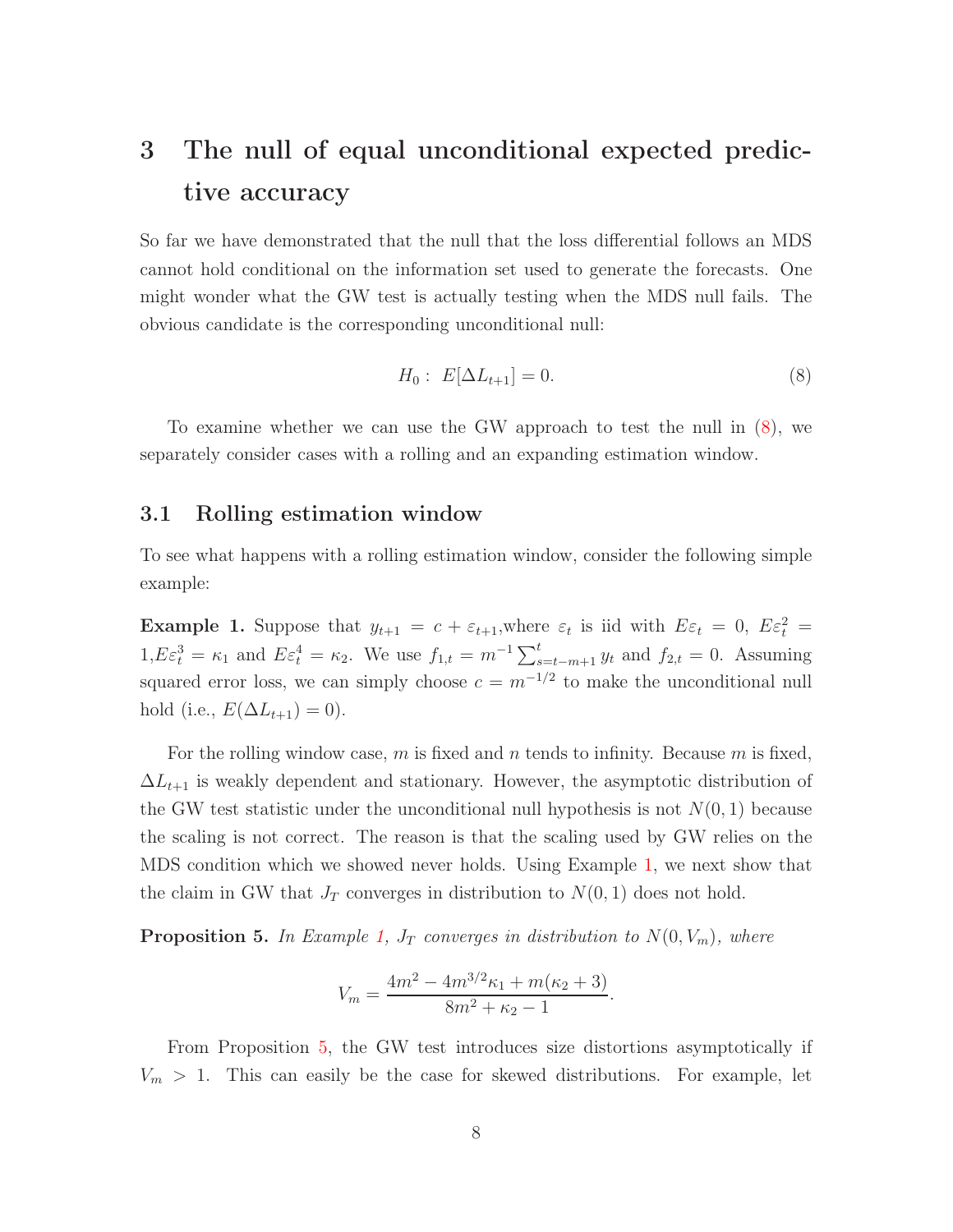$\log \xi_t \sim N(0, \sigma^2)$  and  $\varepsilon_t = -(\xi_t - E(\xi_t))/\sqrt{Var(\xi_t)}$ . Then one can use simulations to see that  $V_m > 3$  for  $\sigma = 1.5$ . Moreover, the asymptotic variance can be arbitrarily close to  $1/2$  as the rolling window size m increases, leading to an undersized test.

Remark 1. We can fix this issue by replacing the denominator in  $J_T$  with the [Newey and West](#page-21-6) [\(1987](#page-21-6)) or another heteroskedasticity and autocorrelation consistent (HAC) estimator. This is in fact the procedure recommended for the classical test proposed by [Diebold and Mariano](#page-20-2) [\(1995\)](#page-20-2). The drawback is that even if  $\varepsilon_t$  is i.i.d,  $\Delta L_{t+1}$  has non-zero autocorrelation for at least m lags. The performance of Newey-West or other HAC estimates might not be satisfactory when the serial dependence in the loss differentials does not decay fast enough.

Remark 2. Another possibility is to use subsample t-tests similar to those proposed by [Ibragimov and Müller](#page-21-7) [\(2010](#page-21-7), [2016](#page-21-8)). Thus, suppose we divide  $\{\Delta L_{t+1}\}_{t=m+1}^{m+n}$  into K blocks and let  $\Delta \bar{L}^{(k)}$  denote the sample mean of  $\Delta L_{t+1}$  in the k-th block,  $k = 1, ..., K$ . Consider the test statistic

<span id="page-8-0"></span>
$$
S_K = \frac{K^{1/2} \overline{\Delta L}}{\sqrt{(K-1)^{-1} \sum_{k=1}^{K} (\Delta \bar{L}^{(k)} - \overline{\Delta L})^2}},
$$
\n(9)

where  $\overline{\Delta L} = K^{-1} \sum_{k=1}^{K} \Delta \overline{L}^{(k)}$ . The limiting distribution of  $S_K$  is the student tdistribution with  $K - 1$  degrees of freedom.

<span id="page-8-2"></span>**Proposition 6.** Suppose that  $\{\Delta L_{t+1}\}_{t=m+1}^{m+n}$  is stationary and  $E[\Delta L_{t+1}] = 0$ . Assume that  $E|\Delta L_{t+1}|^r$  is bounded for some  $r > 2$  and  $\Delta L_{t+1}$  is strong mixing of size  $-r/(r-2)$ . Then  $S_K$  converges in distribution to the student t-distribution with K – 1 degrees of freedom.

The self-normalizing feature used to construct the test statistic in [\(9\)](#page-8-0) means that we do not need to explicitly compute a HAC estimate, although we still need to choose  $K<sup>8</sup>$  $K<sup>8</sup>$  $K<sup>8</sup>$ 

The key assumption needed for Proposition [6](#page-8-2) is stationarity of the loss difference  $\Delta L_{t+1}$ . Conversely, the proof does not require us to specify the functional form of the loss (MSE or other loss) and allows for nonlinear models with general estimators computed using a rolling window.

<span id="page-8-1"></span><sup>8</sup>HAC estimates require us to choose the number of lags to include which, in practice, can be quite complicated.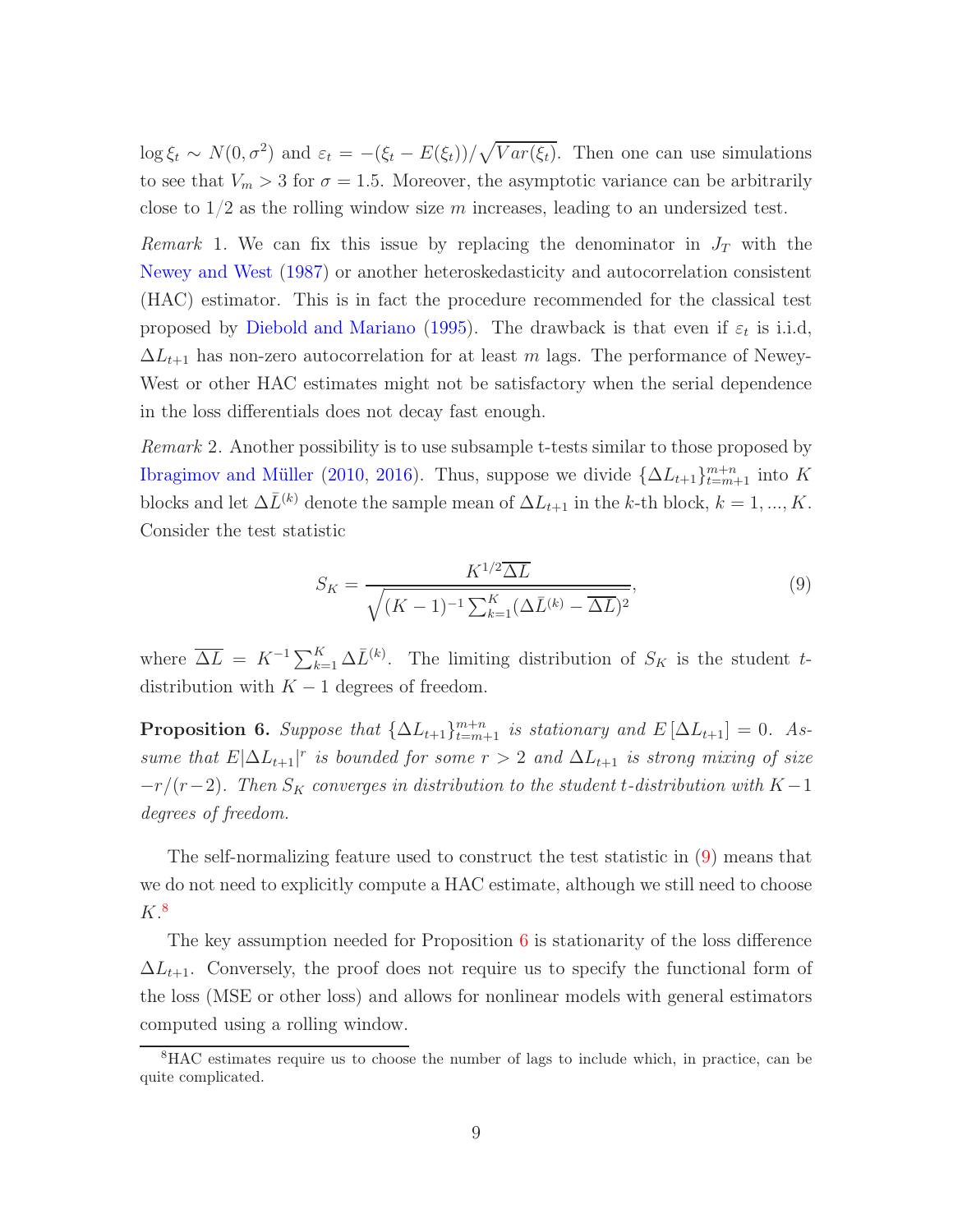### 3.2 Monte Carlo simulation results

Consider the setting in Section [3.1.](#page-7-3) We set  $\log \xi_t \sim N(0, \sigma^2)$  and  $\varepsilon_t = -(\xi_t - \xi_t)$  $E(\xi_t)/\sqrt{Var(\xi_t)}$ . We report the size of three tests: the original GW test (GW), the Diebold-Mariano test using Newey-West standard errors  $(DM)^9$  $(DM)^9$  and a subsample ttest  $S_K$  with  $K = 2$  (Sub). All Monte Carlo experiments are based on 10,000 random samples. To study the asymptotic distribution of the tests, we set the sample size to be a large number  $(n = 20000)$ , but we also consider finite-sample performance in samples with  $n = 100, 200$  or 1,000 observations.

Table [1](#page-10-0) reports the results. First, consider the performance of the tests in the very large sample  $(n = 20,000)$ . The last three columns show that the original GW test tends to have an incorrect size. For  $\sigma = 0.5$ , the original GW test is oversized for small m  $(m = 3)$  and undersized for large m  $(m = 30)$ , while both the DM and subsampling tests have approximately the right size. For  $\sigma = 1.5$ , we observe serious size distortions for the original GW test which strongly over-rejects. Using Newey-West standard errors improves the accuracy of the GW test but clearly fails to effectively address the issue and this test remains heavily oversized. By far the most accurate test is the subsample t-test of [Ibragimov and Müller](#page-21-7) [\(2010,](#page-21-7) [2016](#page-21-8)) for which we only see a very small tendency to over-reject (e.g., 6% for a nominal size of 5%). Similar results are seen in the finite samples (columns 1-9) with the original GW and DM Newey-West test statistics tending to over-reject, while the sub-sampling approach is only modestly oversized.

<span id="page-9-0"></span><sup>&</sup>lt;sup>9</sup>The number of lags follows the "textbook NW" [\(Lazarus et al.](#page-21-9), [2018\)](#page-21-9) choice and is set to  $0.75T^{1/3}.$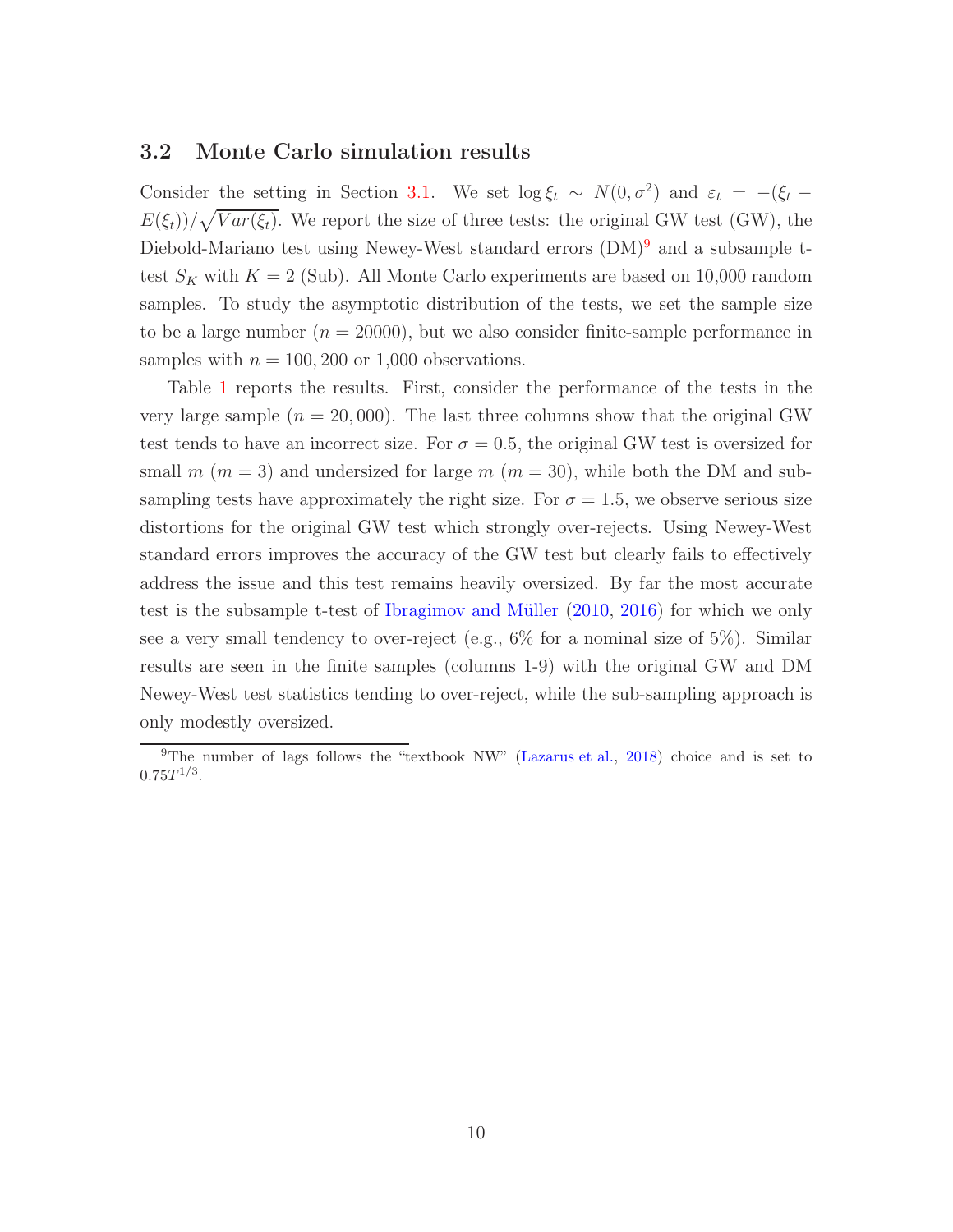|        |                | $n = 100$    |        | $n = 200$      |            |        | $n = 1000$     |            |        | $n = 20000$    |            |        |
|--------|----------------|--------------|--------|----------------|------------|--------|----------------|------------|--------|----------------|------------|--------|
|        | <b>GW</b>      | DM           | Sub    | <b>GW</b>      | DM         | Sub    | GW             | DM         | Sub    | <b>GW</b>      | DM         | Sub    |
|        |                |              |        |                |            |        |                |            |        |                |            |        |
| m      | $\sigma=0.5$   |              |        | $\sigma = 0.5$ |            |        | $\sigma = 0.5$ |            |        | $\sigma = 0.5$ |            |        |
| 3      | 0.0915         | 0.0860       | 0.0465 | 0.0952         | 0.0792     | 0.0495 | 0.0895         | 0.0580     | 0.0468 | 0.0955         | 0.0530     | 0.0537 |
| 5      | 0.0742         | 0.0799       | 0.0487 | 0.0737         | 0.0723     | 0.0498 | 0.0725         | 0.0598     | 0.0483 | 0.0755         | 0.0537     | 0.0521 |
| 10     | 0.0545         | 0.0732       | 0.0524 | 0.0527         | 0.0616     | 0.0505 | 0.0543         | 0.0595     | 0.0517 | 0.0554         | 0.0541     | 0.0496 |
| 30     | 0.0430         | 0.0604       | 0.0543 | 0.0378         | 0.0500     | 0.0500 | 0.0381         | 0.0452     | 0.0502 | 0.0349         | 0.0435     | 0.0484 |
|        |                |              |        |                |            |        |                |            |        |                |            |        |
| m      |                | $\sigma = 1$ |        |                | $\sigma=1$ |        |                | $\sigma=1$ |        |                | $\sigma=1$ |        |
| 3      | 0.2593         | 0.2022       | 0.0585 | 0.2568         | 0.1748     | 0.0554 | 0.2489         | 0.1217     | 0.0543 | 0.2383         | 0.0725     | 0.0517 |
| 5      | 0.2282         | 0.1883       | 0.0564 | 0.2364         | 0.1772     | 0.0590 | 0.2368         | 0.1179     | 0.0461 | 0.2589         | 0.0734     | 0.0489 |
| 10     | 0.1680         | 0.1573       | 0.0510 | 0.1708         | 0.1451     | 0.0506 | 0.1928         | 0.1255     | 0.0508 | 0.2053         | 0.0762     | 0.0508 |
| $30\,$ | 0.1029         | 0.1182       | 0.0505 | 0.1030         | 0.1059     | 0.0458 | 0.1037         | 0.0946     | 0.0482 | 0.1213         | 0.0854     | 0.0488 |
|        |                |              |        |                |            |        |                |            |        |                |            |        |
| m      | $\sigma = 1.5$ |              |        | $\sigma = 1.5$ |            |        | $\sigma=1.5$   |            |        | $\sigma = 1.5$ |            |        |
| 3      | 0.5324         | 0.4635       | 0.1246 | 0.5196         | 0.4268     | 0.1084 | 0.4942         | 0.3481     | 0.0966 | 0.4182         | 0.2293     | 0.0667 |
| 5      | 0.5028         | 0.4274       | 0.1091 | 0.5166         | 0.4118     | 0.0969 | 0.5301         | 0.3362     | 0.0896 | 0.5048         | 0.2195     | 0.0640 |
| 10     | 0.4241         | 0.3819       | 0.0875 | 0.4497         | 0.3754     | 0.0867 | 0.5052         | 0.3362     | 0.0788 | 0.5620         | 0.2218     | 0.0605 |
| 30     | 0.2698         | 0.2718       | 0.0673 | 0.2979         | 0.2828     | 0.0721 | 0.3523         | 0.2894     | 0.0656 | 0.4707         | 0.2357     | 0.0639 |
|        |                |              |        |                |            |        |                |            |        |                |            |        |

<span id="page-10-0"></span>Table 1: Rejection probability of a 5% test under the null hypothesis

### 3.3 Expanding estimation window

Proposition [2](#page-5-0) demonstrates the implausibility of the MDS condition with a rolling window estimation scheme. However, one might wonder whether testing equal predictive accuracy would be easier if one adopts an expanding estimation window. It turns out that with an expanding estimation window, the null in [\(8\)](#page-7-0) cannot hold as we next demonstrate through a simple example:

<span id="page-10-1"></span>Example 2. Consider the following DGP:

$$
y_t = \varepsilon_t,
$$

where  $\{\varepsilon_t\}_{t=1}^T$  is i.i.d with  $E\varepsilon_t = 0$  and  $E\varepsilon_t^2 = 1$ . Let  $\mathcal{F}_t$  denote the  $\sigma$ -algebra generated by  $\{\varepsilon_1,...,\varepsilon_t\}.$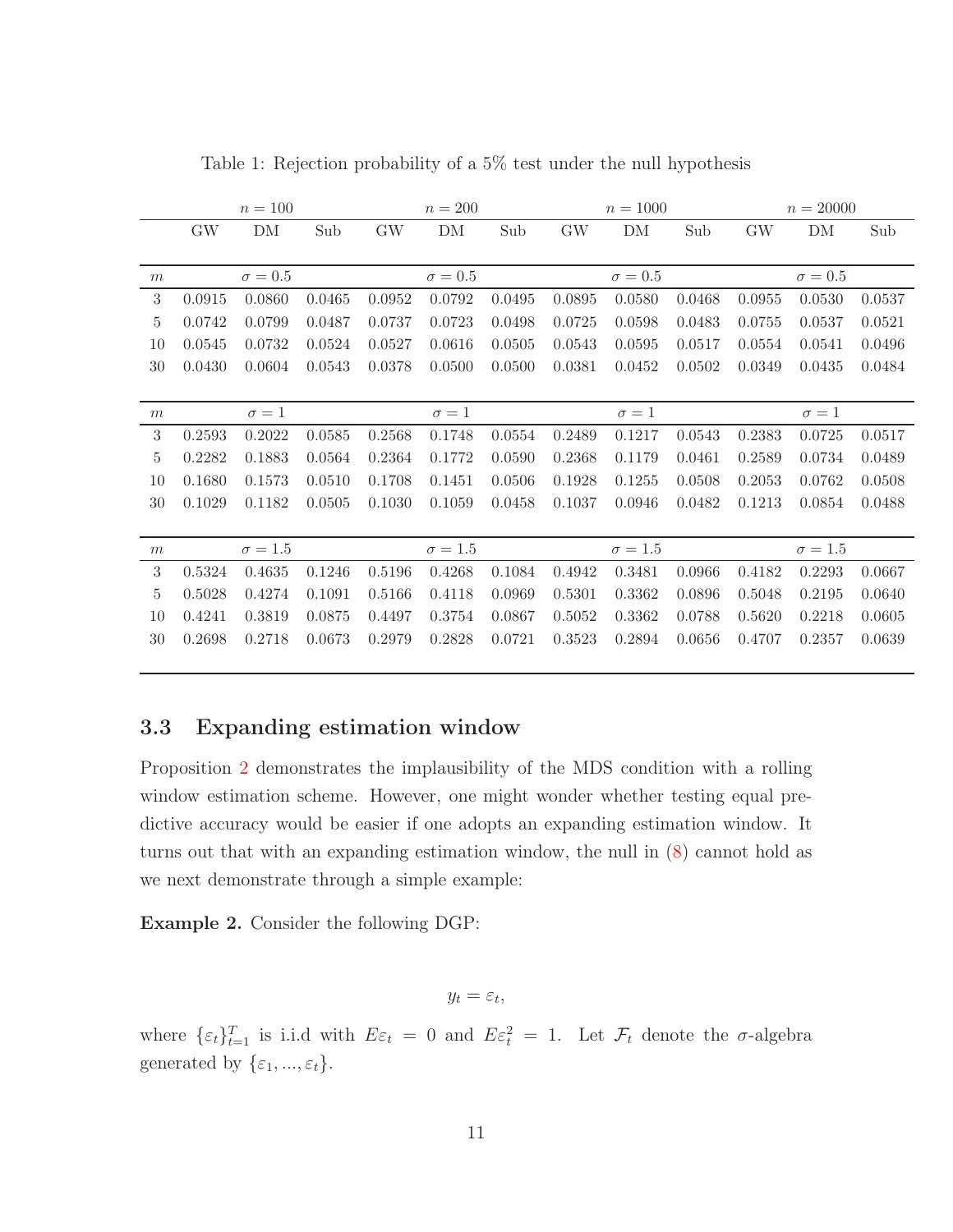Consider an expanding window estimation scheme under which the forecast for  $y_{t+1}$  at time t is  $f_{1,t} = t^{-1} \sum_{s=1}^t y_s$ , where  $t \geq m$  with  $m \to \infty$  and  $m/T \to \lambda$  for  $\lambda \in (0, 1)$ . We compare this forecast with the simple prediction  $f_{2,t} = t^{-1/2}$ . Clearly, both  $f_{1,t}$  and  $f_{2,t}$  have a vanishing bias for  $E(y_{t+1}) = 0$ . Under squared error loss, one can easily verify that  $E(\Delta L_{t+1}) = 0$  and  $E(\Delta L_{t+1} | \mathcal{F}_t) = f_{1,t}^2 - f_{1,t}^2$ .

<span id="page-11-2"></span>**Proposition 7.** In Example [2,](#page-10-1) the limiting distribution of the GW statistic  $J_T$  in  $(4)$ is

<span id="page-11-0"></span>
$$
\frac{\int_{\lambda}^{1} (u^{-2}B^{2}(u) - u^{-1}) du}{2\sqrt{\int_{\lambda}^{1} \left[u^{-1/2} - u^{-1}B(u)\right]^{2} du}} - \frac{\int_{\lambda}^{1} \left[u^{-1/2} - u^{-1}B(u)\right] dB(u)}{\sqrt{\int_{\lambda}^{1} \left[u^{-1/2} - u^{-1}B(u)\right]^{2} du}},
$$
(10)

where  $B(\cdot)$  is a standard Brownian motion.

The second term in  $(10)$  has a  $N(0, 1)$  distribution:

$$
\frac{\int_{\lambda}^{1} \left[ u^{-1/2} - u^{-1} B(u) \right] d B(u)}{\sqrt{\int_{\lambda}^{1} \left[ u^{-1/2} - u^{-1} B(u) \right]^2 du}} \sim N(0, 1) \qquad \forall \lambda \in (0, 1).
$$

Conversely, the first term in [\(10\)](#page-11-0) has a non-standard distribution and so the limiting distribution of  $J_T$  is also non-standard.<sup>[10](#page-11-1)</sup>

In Table [2,](#page-12-0) we simulate the limiting distribution in [\(10\)](#page-11-0) and tabulate the 95% quantile of the absolute value limiting distribution for various values of  $\lambda$ . We also record the asymptotic null rejection probability if we simply choose 1.96 as the critical value (the standard normal limiting distribution stated in GW). We observe substantial size distortions if  $\lambda$  is small, even in the limit. Hence, in practice, if the expanding window starts early in the sample, we would falsely reject the null hypothesis too often.

<span id="page-11-1"></span><sup>&</sup>lt;sup>10</sup>This is similar to the result for the MSE-t test in Theorem 3.2 of [Clark and McCracken](#page-20-1) [\(2005\)](#page-20-1).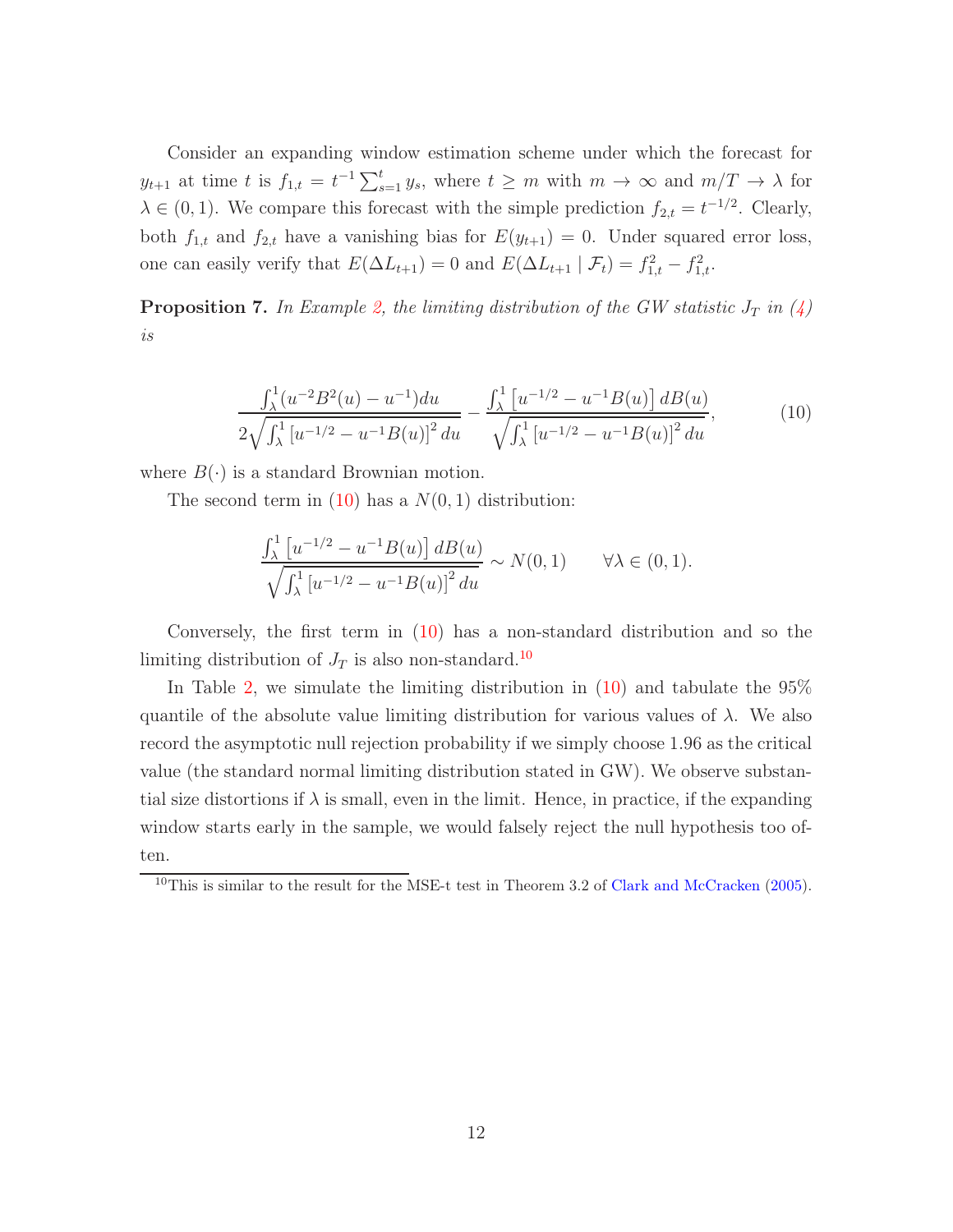<span id="page-12-0"></span>

| $\lambda$ |       | $95\%$ quantile Size if use 1.96 |
|-----------|-------|----------------------------------|
| 0.05      | 3.993 | 0.247                            |
| 0.10      | 3.769 | 0.226                            |
| 0.15      | 3.573 | 0.215                            |
| 0.20      | 3.389 | 0.203                            |
| 0.25      | 3.250 | 0.196                            |
| $0.30\,$  | 3.103 | 0.188                            |
| 0.35      | 2.981 | 0.181                            |
| 0.40      | 2.880 | 0.175                            |
| 0.45      | 2.781 | 0.166                            |
| 0.50      | 2.697 | 0.158                            |
| 0.55      | 2.598 | 0.147                            |
| 0.60      | 2.534 | 0.135                            |
| 0.65      | 2.445 | 0.122                            |
| 0.70      | 2.379 | 0.111                            |
| 0.75      | 2.307 | 0.099                            |
| 0.80      | 2.238 | 0.089                            |
| 0.85      | 2.190 | 0.081                            |
| 0.90      | 2.108 | 0.070                            |
| 0.95      | 2.057 | 0.062                            |
| 0.99      | 1.992 | 0.054                            |

Table 2: Quantiles of the limiting distribution of  $|J_T|$  in [\(10\)](#page-11-0)

## 4 Conclusion

Economic forecasts feature prominently in governments' decisions on fiscal policy, central banks' monetary policy, households' consumption and investment decisions and companies' hiring and capital expenditure choices, so it is important to be able to tell if one forecast can be expected to be more accurate than an alternative forecast. In an influential and innovative paper, [Giacomini and White](#page-21-0) [\(2006](#page-21-0)) develop methods for testing the null hypothesis that two forecasts have identical conditionally expected loss. Equivalently, their null is that the loss differential follows a martingale difference sequence. They use this null to construct a test statistic that does not require Newey-West HAC type adjustments for serial correlation in loss differentials.

The GW approach has been extensively used in empirical work as it provides a way to formally compare the accuracy of economic forecasts. However, we show that the null hypothesis entertained by GW cannot hold with estimated parameters,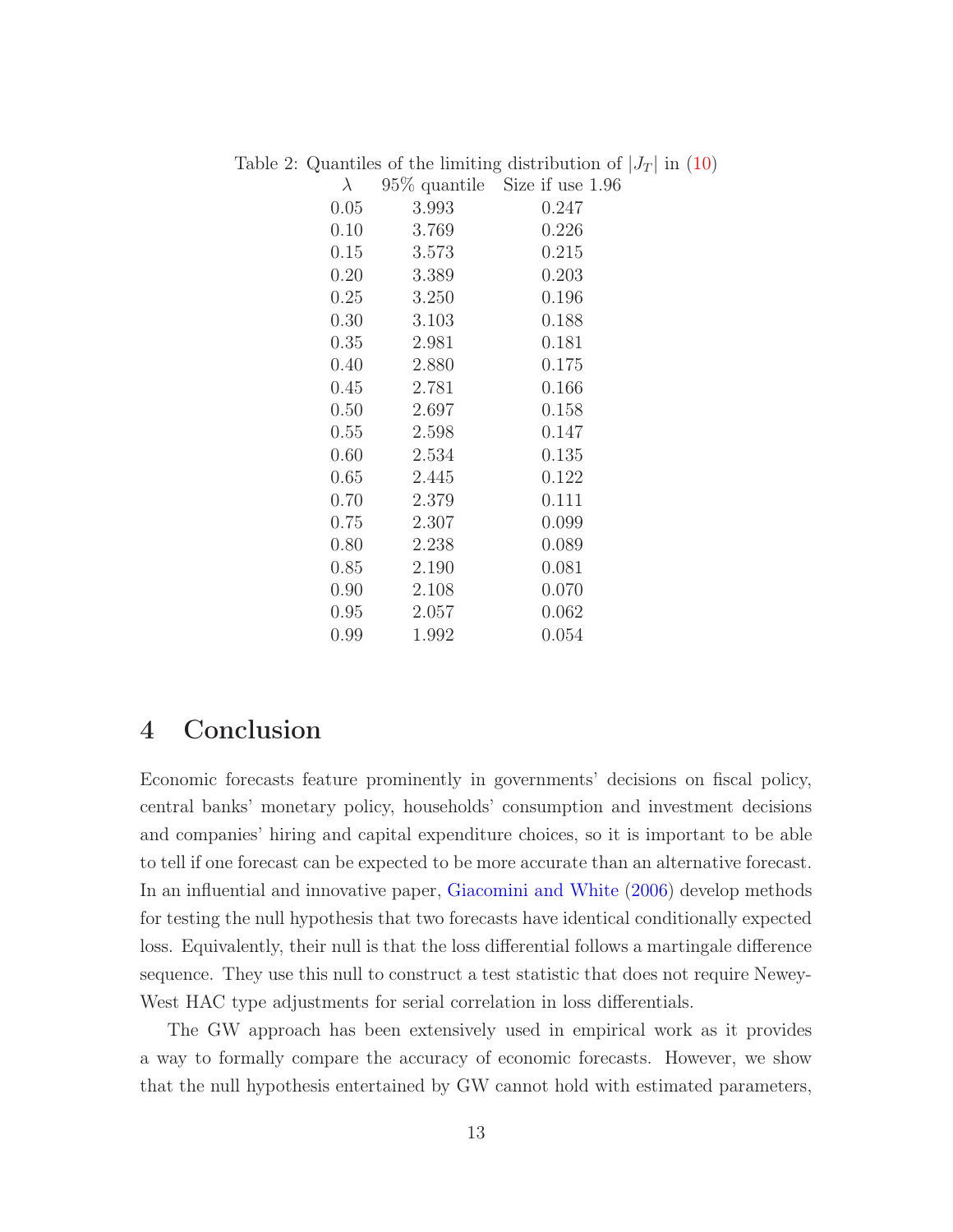regardless of the scheme used to estimate the parameters of the underlying forecasting models and regardless of whether the models are nested or non-nested. Instead, we show that a simple sub-sampling procedure can be used to test the null that two rolling-window forecasts are equally accurate "on average" and we demonstrate that this procedure has better size properties than the test proposed by GW.

### A Proofs

**Proof of Proposition [1](#page-4-0).** Notice that

$$
\Delta L_{t+1} = (y_{t+1} - f_{1,t})^2 - (y_{t+1} - f_{2,t})^2
$$
  
=  $f_{1,t}^2 - f_{2,t}^2 - 2y_{t+1}(f_{1,t} - f_{2,t})$   
=  $(f_{1,t} + f_{2,t} - 2y_{t+1})(f_{1,t} - f_{2,t}).$ 

Since  $f_{1,t}$  and  $f_{2,t}$  are both  $\mathcal{F}_t$ -measurable, it follows that

$$
E(\Delta L_{t+1} | \mathcal{F}_t) = [f_{1,t} + f_{2,t} - 2E(y_{t+1} | \mathcal{F}_t)] (f_{1,t} - f_{2,t}).
$$

Since  $f_{1,t} - f_{2,t} \neq 0$  almost surely,  $E(\Delta L_{t+1} | \mathcal{F}_t) = 0$  if and only if  $f_{1,t} + f_{2,t}$  –  $2E(y_{t+1} | \mathcal{F}_t) = 0$ , which implies  $E(y_{t+1} | \mathcal{F}_t) = (f_{1,t} + f_{2,t})/2$ .  $\Box$ 

**Proof of Proposition [2](#page-5-0).** We proceed by contradiction. Suppose the MDS condition holds, i.e.,  $E(\Delta L_{t+1} | \mathcal{F}_t) = 0$  with probability one. Then by Proposition [1,](#page-4-0)  $E(y_{t+1} | \mathcal{F}_t) = (f_{1,t} + f_{2,t})/2$  almost surely. By the law of iterated expectation, we have

$$
E(y_{t+1} | \mathcal{F}_{t-m:t}) = E\left[E(y_{t+1} | \mathcal{F}_t) | \mathcal{F}_{t-m:t}\right] = E\left[(f_{1,t} + f_{2,t})/2 | \mathcal{F}_{t-m:t}\right] = (f_{1,t} + f_{2,t})/2.
$$

Therefore,  $E(y_{t+1} | \mathcal{F}_{t-m:t}) = (f_{1,t} + f_{2,t})/2 = E(y_{t+1} | \mathcal{F}_t)$  almost surely. This contradicts the assumption of  $P(E(y_{t+1} | \mathcal{F}_t) = E(y_{t+1} | \mathcal{F}_{t-m:t})) < 1$ . The desired result follows.  $\Box$ 

**Proof of Proposition [3](#page-5-1).** To prove this result, we compute the mean squared error for the individual models. To this end, define  $y_{(t)} = (y_2, \dots, y_t)' \in \mathbb{R}^t$  and  $\varepsilon_{(t)} =$  $(\varepsilon_2, \dots, \varepsilon_t)' \in \mathbb{R}^t$ . For the small model,  $y_{t+1} - f_{1,t} = c + (\beta - \hat{\theta}_t)x_t + \varepsilon_{t+1}$ . Since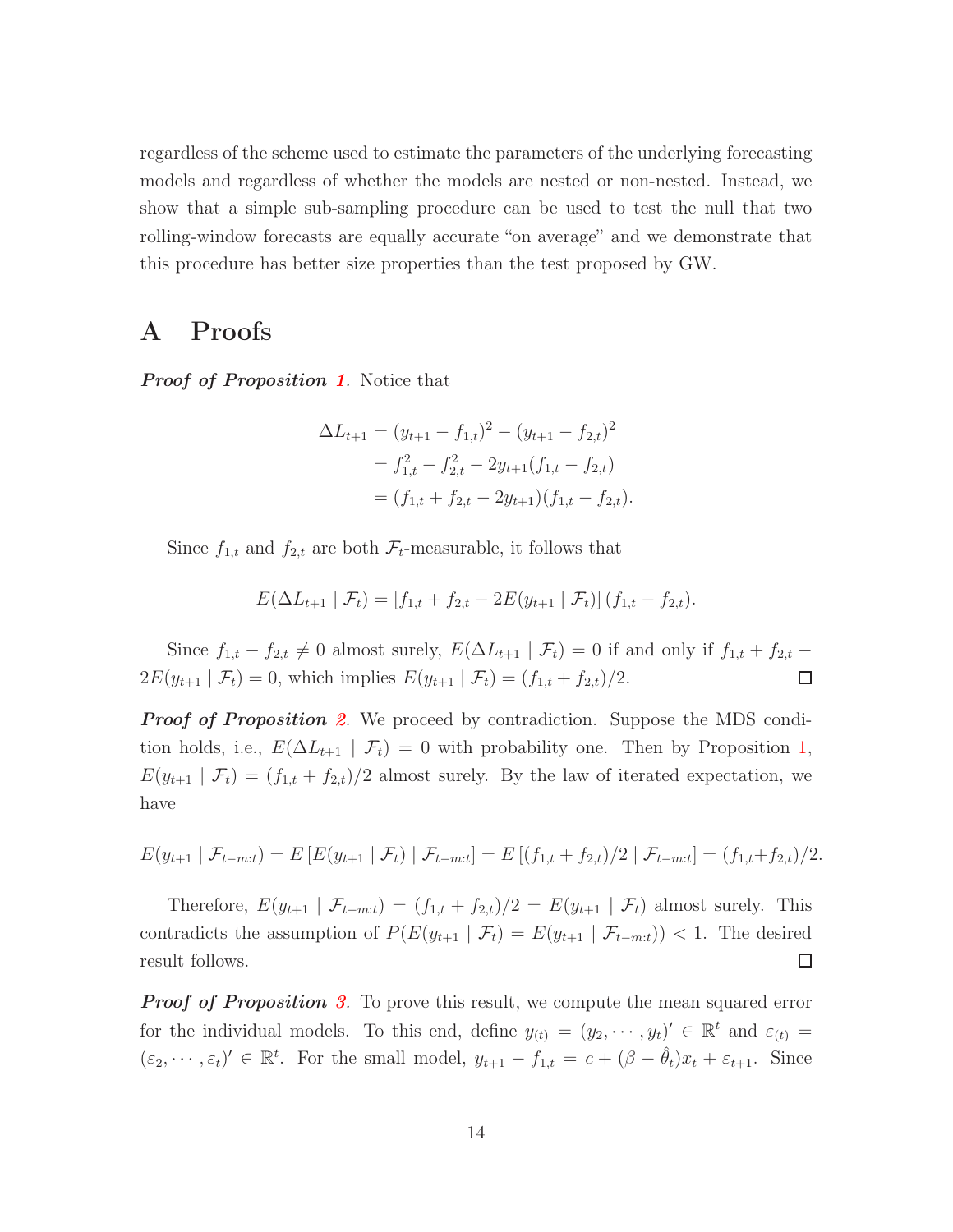$$
\hat{\theta}_t = x'_{(t-1)} y_{(t)} / (x'_{(t-1)} x_{(t-1)}) \text{ and } y_{(t)} = c1_{t-1} + x_{(t-1)}\beta + \varepsilon_{(t)}, \text{ we have}
$$
\n
$$
y_{t+1} - f_{1,t} = c \left( 1 - \frac{x'_{(t-1)} 1_{t-1}}{x'_{(t-1)} x_{(t-1)}} x_t \right) - \frac{x'_{(t-1)} \varepsilon_{(t)}}{x'_{(t-1)} x_{(t-1)}} x_t + \varepsilon_{t+1}.
$$

Simple computations yield

<span id="page-14-0"></span>
$$
E(y_{t+1} - f_{1,t})^2 = c^2 \left( 1 - \frac{x_{(t-1)}'1_{t-1}}{x_{(t-1)}'x_{(t-1)}}x_t \right)^2 + \sigma^2 \left( 1 + \frac{x_t^2}{x_{(t-1)}'x_{(t-1)}} \right). \tag{11}
$$

For the big model,  $y_{t+1} - f_{2,t} = (c - \hat{c}_t) + (\beta - \hat{\beta}_t)x_t + \varepsilon_{t+1} = \varepsilon_{t+1} - X'_t$  $\int \hat{c}_t - c$  $\hat{\beta}_t - \beta$  $\setminus$ .  $\sqrt{1-\lambda}$ 

Since 
$$
\begin{pmatrix} \hat{c}_t - c \\ \hat{\beta}_t - \beta \end{pmatrix} = (X'_{(t-1)} X_{(t-1)})^{-1} X'_{(t-1) \varepsilon(t)},
$$
 we have  $y_{t+1} - f_{2,t} = \varepsilon_{t+1} - X'_{t-1} (X'_{(t-1)} X_{(t-1)})^{-1} X'_{(t-1) \varepsilon(t)}.$  By simple computations, we obtain

<span id="page-14-1"></span>
$$
E(y_{t+1} - f_{2,t})^2 = \left(1 + X'_{t-1} \left(X'_{(t-1)}X_{(t-1)}\right)^{-1} X_{t-1}\right) \sigma^2.
$$
 (12)

The first result follows by setting  $n^{-1} \sum_{t=m+1}^{m+n} E(y_{t+1} - f_{1,t})$  $\alpha =$  $n^{-1} \sum_{t=m+1}^{m+n} E (y_{t+1} - f_{2,t})^2$  and using [\(11\)](#page-14-0) and [\(12\)](#page-14-1).

We now show the second result. Let  $\mathcal{F}_t$  be the  $\sigma$ -algebra generated by  $(\varepsilon_1, ..., \varepsilon_t)$ and notice that

$$
E\left[\left(y_{t+1}-f_{2,t}\right)^2 \mid \mathcal{F}_t\right] = X'_{t-1} \left(X'_{(t-1)} X_{(t-1)}\right)^{-1} X'_{(t-1)} \varepsilon_{(t)} \varepsilon'_{(t)} X_{(t-1)} \left(X'_{(t-1)} X_{(t-1)}\right)^{-1} X_{t-1} + \sigma^2,
$$

and

$$
E\left[\left(y_{t+1}-f_{1,t}\right)^2 \mid \mathcal{F}_t\right] = \left[c\left(1-\frac{x'_{(t-1)}1_t}{x'_{(t-1)}x_{(t-1)}}x_t\right) - \frac{x'_{(t-1)}\varepsilon_{(t)}}{x'_{(t-1)}x_{(t-1)}}x_t\right]^2 + \sigma^2.
$$

Therefore,

$$
E\left[\Delta L_{t+1} \mid \mathcal{F}_{t}\right] = X'_{t-1} \left(X'_{(t-1)} X_{(t-1)}\right)^{-1} X'_{(t-1)} \varepsilon_{(t)} \varepsilon'_{(t)} X_{(t-1)} \left(X'_{(t-1)} X_{(t-1)}\right)^{-1} X_{t-1} - \left[c\left(1 - \frac{x'_{(t-1)} 1_{t-1}}{x'_{(t-1)} x_{(t-1)}} x_t\right) - \frac{x'_{(t-1)} \varepsilon_{(t)}}{x'_{(t-1)} x_{(t-1)}} x_t\right]^2.
$$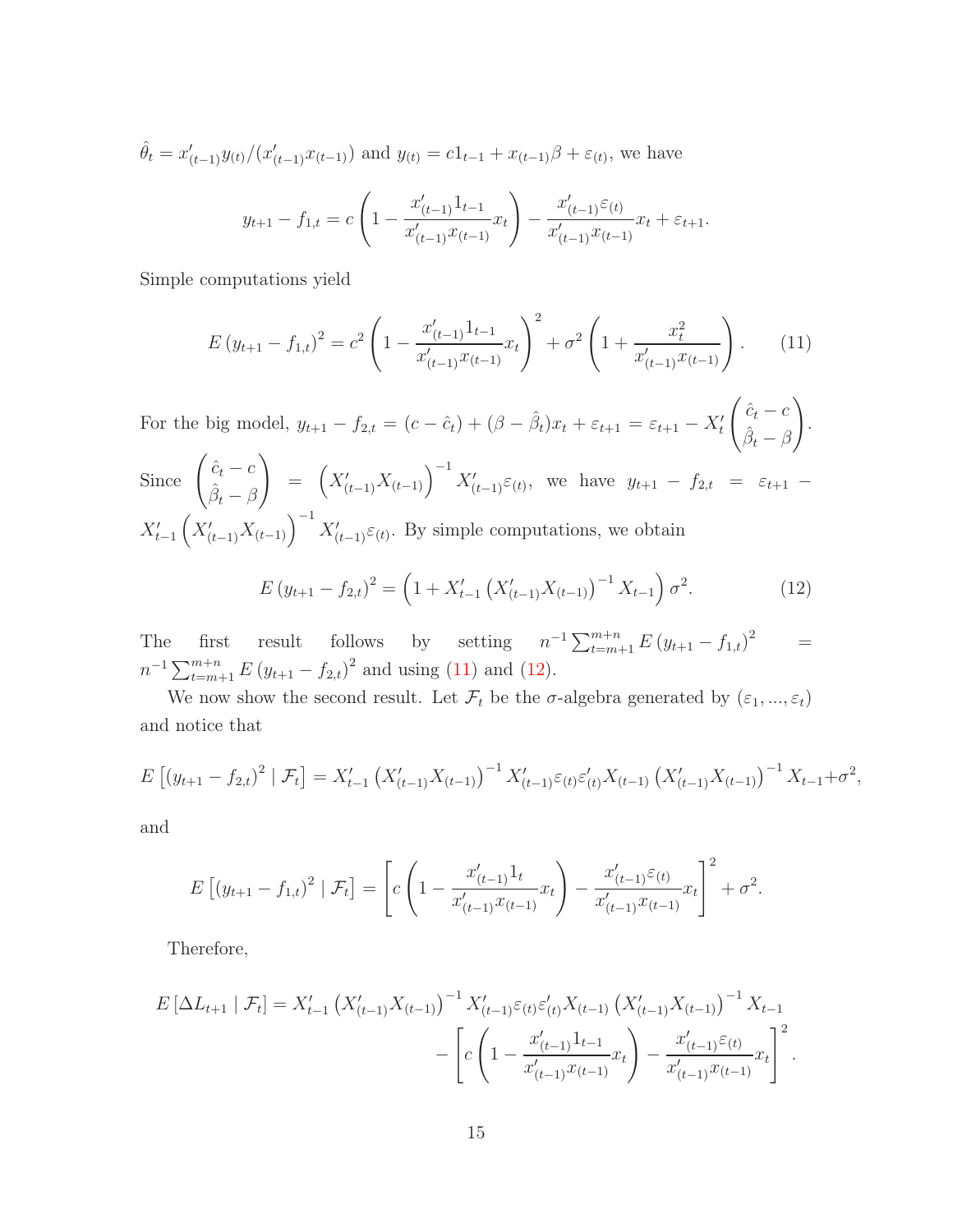Since  $X_{(t-1)}$  contains a column of  $1_{t-1}$ , there is always a term containing  $1'_{t-1}\varepsilon_{(t)}$ that cannot be canceled in the above equation. Therefore, it is not possible that with probability one,  $E[\Delta L_{t+1} | \mathcal{F}_t] = 0$ . Hence,  $\Delta L_{t+1}$  is not an MDS.  $\Box$ 

**Proof of Proposition [4](#page-6-1).** We proceed in two steps in which we verify the result in the absence and presence of estimation errors.

Step 1: First, ignore estimation errors.

We proceed by contradiction. Suppose that  $E(\Delta L_{t+1} | \mathcal{F}_t) = 0$  almost surely. In this case,  $f_{1,t} = \beta_1 x_{1t}$  $f_{1,t} = \beta_1 x_{1t}$  $f_{1,t} = \beta_1 x_{1t}$  and  $f_{2,t} = \beta_2 x_{2t}$ . By Proposition 1, we have

$$
E(y_{t+1} | \mathcal{F}_t) = (f_{1,t} + f_{2,t})/2 = (\beta_1 x_{1t} + \beta_2 x_{2t})/2.
$$

However, from the DGP  $y_{t+1} = \beta_1 x_{1t} + \beta_2 x_{2t} + \varepsilon_{t+1}$  with  $E(\varepsilon_{t+1} | \mathcal{F}_t) = 0$ , we have

$$
E(y_{t+1} | \mathcal{F}_t) = \beta_1 x_{1t} + \beta_2 x_{2t}.
$$

It follows that  $\beta_1 x_{1t} + \beta_2 x_{2t} = 0$  almost surely. This contradicts the assumption, from which the result follows.

Step 2: Next, consider parameter estimation errors.

We proceed by contradiction. Suppose that  $E(\Delta L_{t+1} | \mathcal{F}_t) = 0$  almost surely. In this case,  $f_{1,t} = \hat{\beta}_{1t} x_{1t}$  and  $f_{2,t} = \hat{\beta}_{2t} x_{2t}$ , where  $\hat{\beta}_{1t}$  and  $\hat{\beta}_{2t}$  are OLS estimates using information in  $\mathcal{F}_t$ . By Proposition [1,](#page-4-0) we have

$$
E(y_{t+1} | \mathcal{F}_t) = (f_{1,t} + f_{2,t})/2 = (\hat{\beta}_{1t} x_{1t} + \hat{\beta}_{2t} x_{2t})/2.
$$

On the other hand, we have  $E(y_{t+1} | \mathcal{F}_t) = \beta_1 x_{1t} + \beta_2 x_{2t}$ . This means that  $2(\beta_1x_{1t} + \beta_2x_{2t}) = \hat{\beta}_{1t}x_{1t} + \hat{\beta}_{2t}x_{2t}$  almost surely. This contradicts the assumption, from which the result follows.  $\Box$ 

**Proof of Proposition [5](#page-7-2).** Let  $\bar{\varepsilon}_t = m^{-1} \sum_{s=t-m+1}^t \varepsilon_s$ . Then  $y_{t+1} - f_{1,t} = \varepsilon_{t+1} - \bar{\varepsilon}_t$ and  $y_{t+1} - f_{2,t} = c + \varepsilon_{t+1}$ . Hence,

$$
\Delta L_{t+1} = (y_{t+1} - f_{1,t})^2 - (y_{t+1} - f_{2,t})^2 = \bar{\varepsilon}_t^2 - c^2 - 2\varepsilon_{t+1}(c + \bar{\varepsilon}_t).
$$

Since m is fixed,  $\Delta L_{t+1}$  is stationary and weakly dependent; in fact,  $\Delta L_{t+1+d}$ and  $\Delta L_{t+1}$  are independent for  $d \geq m+1$ . We next compute the autocovariances,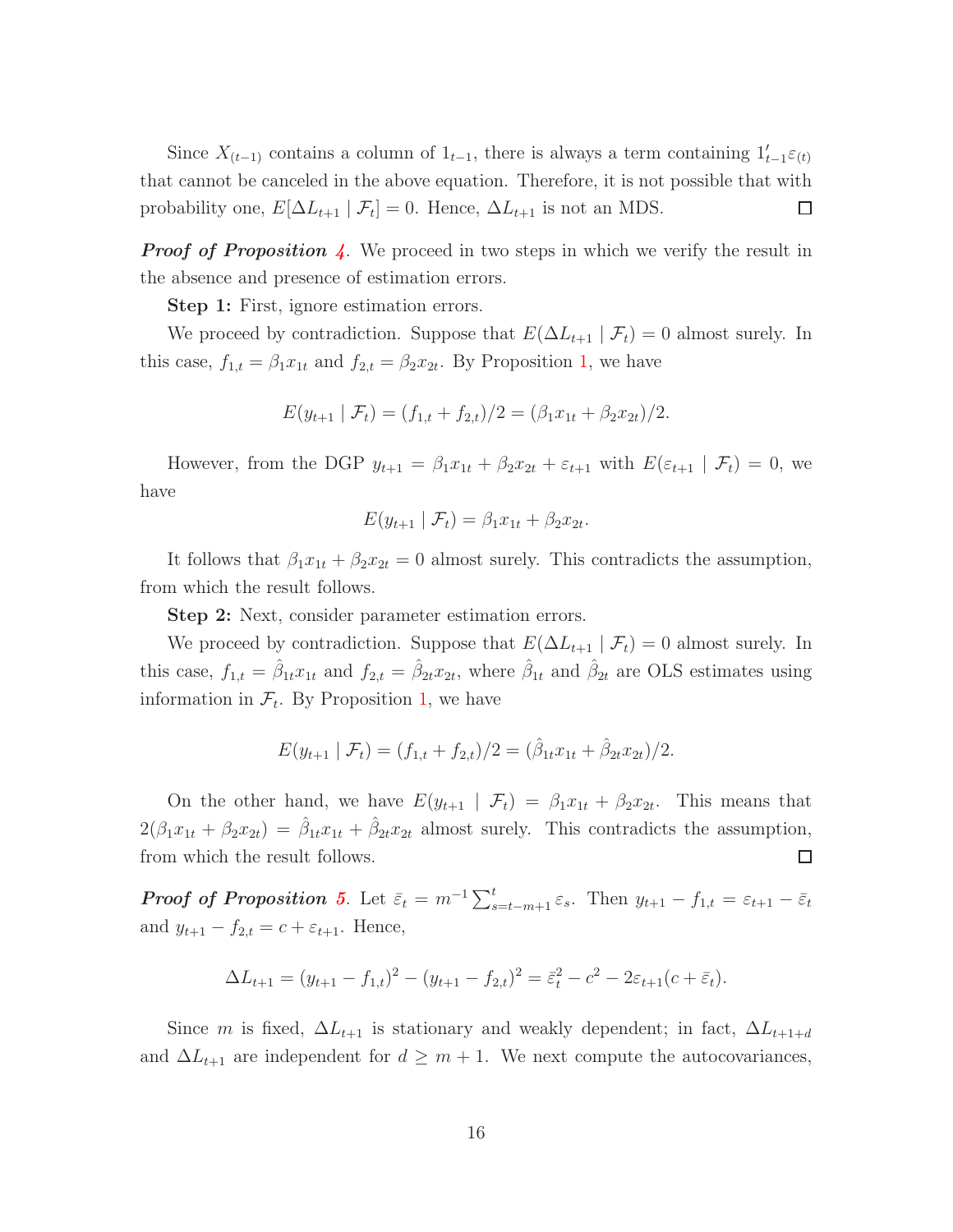$\gamma_d = E \Delta L_{t+1+d} \Delta L_{t+1}$ . Clearly,  $\gamma_d = 0$  for  $d > m$ , so we can focus on  $d \leq m$ . Since  $\varepsilon_t$  is iid with mean zero and  $c^2 = m^{-1}$ , we observe that

$$
\gamma_d = E \Delta L_{t+1+d} \Delta L_{t+1}
$$
  
\n
$$
= E \left( \bar{\varepsilon}_{t+d}^2 - c^2 - 2\varepsilon_{t+d+1}(c + \bar{\varepsilon}_{t+d}) \right) \left( \bar{\varepsilon}_t^2 - c^2 - 2\varepsilon_{t+1}(c + \bar{\varepsilon}_t) \right)
$$
  
\n
$$
= E(\bar{\varepsilon}_{t+d}^2 - c^2)(\bar{\varepsilon}_t^2 - c^2) - 2E(\bar{\varepsilon}_{t+d}^2 - c^2)\varepsilon_{t+1}(c + \bar{\varepsilon}_t)
$$
  
\n
$$
= E(\bar{\varepsilon}_{t+d}^2 - c^2)(\bar{\varepsilon}_t^2 - c^2) - 2E\bar{\varepsilon}_{t+d}^2\varepsilon_{t+1}(c + \bar{\varepsilon}_t)
$$
  
\n
$$
= E(\bar{\varepsilon}_{t+d}^2 - c^2)(\bar{\varepsilon}_t^2 - c^2) - 2cE\bar{\varepsilon}_{t+d}^2\varepsilon_{t+1} - 2E\bar{\varepsilon}_{t+d}^2\varepsilon_{t+1}\bar{\varepsilon}_t
$$
  
\n
$$
= E\bar{\varepsilon}_{t+d}^2\bar{\varepsilon}_t^2 - c^4 - 2cE\bar{\varepsilon}_{t+d}^2\varepsilon_{t+1} - 2E\bar{\varepsilon}_{t+d}^2\varepsilon_{t+1}\bar{\varepsilon}_t.
$$
\n(13)

The rest of the proof proceeds in three steps.

**Step 1:** Compute  $\gamma_d$  for  $1 \leq d \leq m-1$ .

Define  $\xi_1 = \sum_{s=t-m+1}^{t-m+d} \varepsilon_s$ ,  $\xi_2 = \sum_{s=t-m+d+1}^{t} \varepsilon_s$  and  $\xi_3 = \sum_{s=t+1}^{t+d} \varepsilon_s$ . These three quantities are well defined because  $1 \leq d \leq m-1$ . Notice that  $\xi_1$ ,  $\xi_2$  and  $\xi_3$  are mutually independent with mean zero and satisfy  $E\xi_1^2 = d$ ,  $E\xi_2^2 = m-d$  and  $E\xi_3^2 = d$ . Moreover,  $\bar{\varepsilon}_{t+d} = (\xi_2 + \xi_3)/m$  and  $\bar{\varepsilon}_t = (\xi_1 + \xi_2)/m$ . Therefore, we have

$$
E\bar{\varepsilon}_{t+d}^2 \bar{\varepsilon}_t^2 = m^{-4} E(\xi_1 + \xi_2)^2 (\xi_2 + \xi_3)^2
$$
  
=  $m^{-4} E(\xi_1^2 + \xi_2^2 + 2\xi_1\xi_2)(\xi_2^2 + \xi_3^2 + 2\xi_2\xi_3)$   
=  $m^{-4} (E\xi_1^2 E\xi_2^2 + E\xi_1^2 E\xi_3^2 + E\xi_2^4 + E\xi_2^2 E\xi_3^2)$   
=  $m^{-4} (2dm - d^2 + E\xi_2^4)$ .

Notice that  $E\xi_2^4 = \sum_{s_1 \neq s_2} E \varepsilon_{s_1}^2 E \varepsilon_{s_2}^2 + \sum_s E \varepsilon_s^4 = (m - d)(m - d - 1) + (m - d)\kappa_2$ . Thus, we have

<span id="page-16-1"></span>
$$
E\bar{\varepsilon}_{t+d}^2\bar{\varepsilon}_t^2 = m^{-4} \left( 2dm - d^2 + (m-d)(m-d-1) + (m-d)\kappa_2 \right) = m^{-4} \left( m^2 + (m-d)(\kappa_2 - 1) \right)
$$
\n(14)

<span id="page-16-0"></span>.

Since  $\bar{\varepsilon}_{t+d} = (\xi_2 + \xi_3)/m$ , we have

<span id="page-16-2"></span>
$$
E\bar{\varepsilon}_{t+d}^2\varepsilon_{t+1} = m^{-2}E(\xi_2^2 + \xi_3^2 + 2\xi_2\xi_3)\varepsilon_{t+1} = m^{-2}E\xi_3^2\varepsilon_{t+1} = m^{-2}E\xi_{t+1}^3 = m^{-2}\kappa_1.
$$
 (15)

We observe that

$$
E\bar{\varepsilon}_{t+d}^2\varepsilon_{t+1}\bar{\varepsilon}_t = m^{-3}E(\xi_2 + \xi_3)^2\varepsilon_{t+1}(\xi_1 + \xi_2)
$$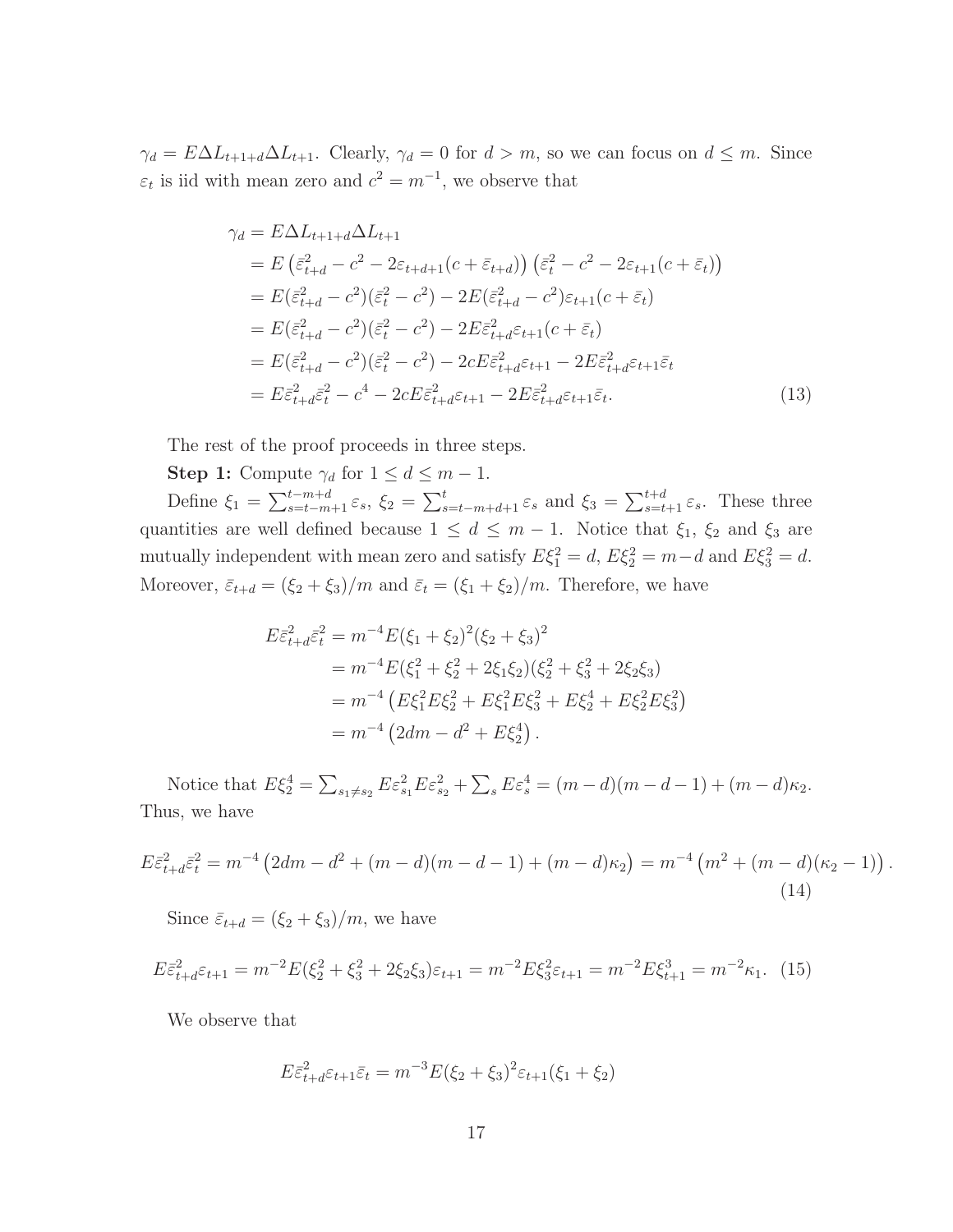<span id="page-17-0"></span>
$$
= m^{-3} E(\xi_2^2 + \xi_3^2 + 2\xi_2 \xi_3)(\xi_1 + \xi_2)\varepsilon_{t+1}
$$
  
\n
$$
= m^{-3} E(\xi_2^2 + \xi_3^2 + 2\xi_2 \xi_3)\xi_2 \varepsilon_{t+1}
$$
  
\n
$$
= 2m^{-3} E\xi_2^2 \xi_3 \varepsilon_{t+1}
$$
  
\n
$$
= 2m^{-3} E\xi_2^2 E\xi_3 \varepsilon_{t+1} = 2m^{-3}(m - d).
$$
 (16)

Now we combine [\(13\)](#page-16-0) with [\(14\)](#page-16-1), [\(15\)](#page-16-2) and [\(16\)](#page-17-0), obtaining that for  $1 \le d \le m-1$ ,

$$
\gamma_d = m^{-4}(m - d)(\kappa_2 - 1) - 2cm^{-2}\kappa_1 - 4m^{-3}(m - d)
$$
  
=  $[m^{-4}(\kappa_2 - 1) - 4m^{-3}] (m - d) - 2cm^{-2}\kappa_1.$  (17)

**Step 2:** Compute  $\gamma_d$  for  $d = m$ .

We notice that  $\bar{\varepsilon}_{t+m}$  and  $\bar{\varepsilon}_t$  are independent. This means that  $E\bar{\varepsilon}_{t+d}^2\bar{\varepsilon}_t^2 = m^{-2} = c^4$ . Moreover,  $E\bar{\varepsilon}_{t+d}^2\varepsilon_{t+1} = m^{-2}\kappa_1$ . Finally,  $E\bar{\varepsilon}_{t+d}^2\varepsilon_{t+1}\bar{\varepsilon}_t = E\bar{\varepsilon}_{t+d}^2\varepsilon_{t+1}E\bar{\varepsilon}_t = 0$ . It follows by  $(13)$  that

<span id="page-17-2"></span><span id="page-17-1"></span>
$$
\gamma_m = -2cm^{-2}\kappa_1. \tag{18}
$$

**Step 3:** Compute  $\gamma_d$  for  $d = 0$ . We observe that

$$
\gamma_0 = E(\Delta L_{t+1})^2 = E(\bar{\varepsilon}_t^2 - c^2 - 2\varepsilon_{t+1}(c + \bar{\varepsilon}_t))^2 = E(\bar{\varepsilon}_t^2 - c^2)^2 + 4E\varepsilon_{t+1}^2(c + \bar{\varepsilon}_t)^2
$$
  
=  $E\bar{\varepsilon}_t^4 - c^4 + 4E(c + \bar{\varepsilon}_t)^2 = E\bar{\varepsilon}_t^4 - c^4 + 4(c^2 + m^{-1}) = E\bar{\varepsilon}_t^4 - m^{-2} + 8m^{-1}.$ 

By a similar argument as in the computation for  $E\xi_2^4$ , we can show that  $E\bar{\varepsilon}_t^4$  =  $m^{-3}(m-1+\kappa_2)$ . It follows that

<span id="page-17-3"></span>
$$
\gamma_0 = m^{-3}(\kappa_2 - 1) + 8m^{-1}.\tag{19}
$$

Now we apply [\(17\)](#page-17-1), [\(18\)](#page-17-2) and [\(19\)](#page-17-3) and compute the long-run variance

$$
\Gamma_{\infty} = \gamma_0 + 2 \sum_{d=1}^{\infty} \gamma_d
$$

$$
= \gamma_0 + 2 \sum_{d=1}^{m} \gamma_d
$$

$$
= m^{-3} (\kappa_2 - 1) + 8m^{-1}
$$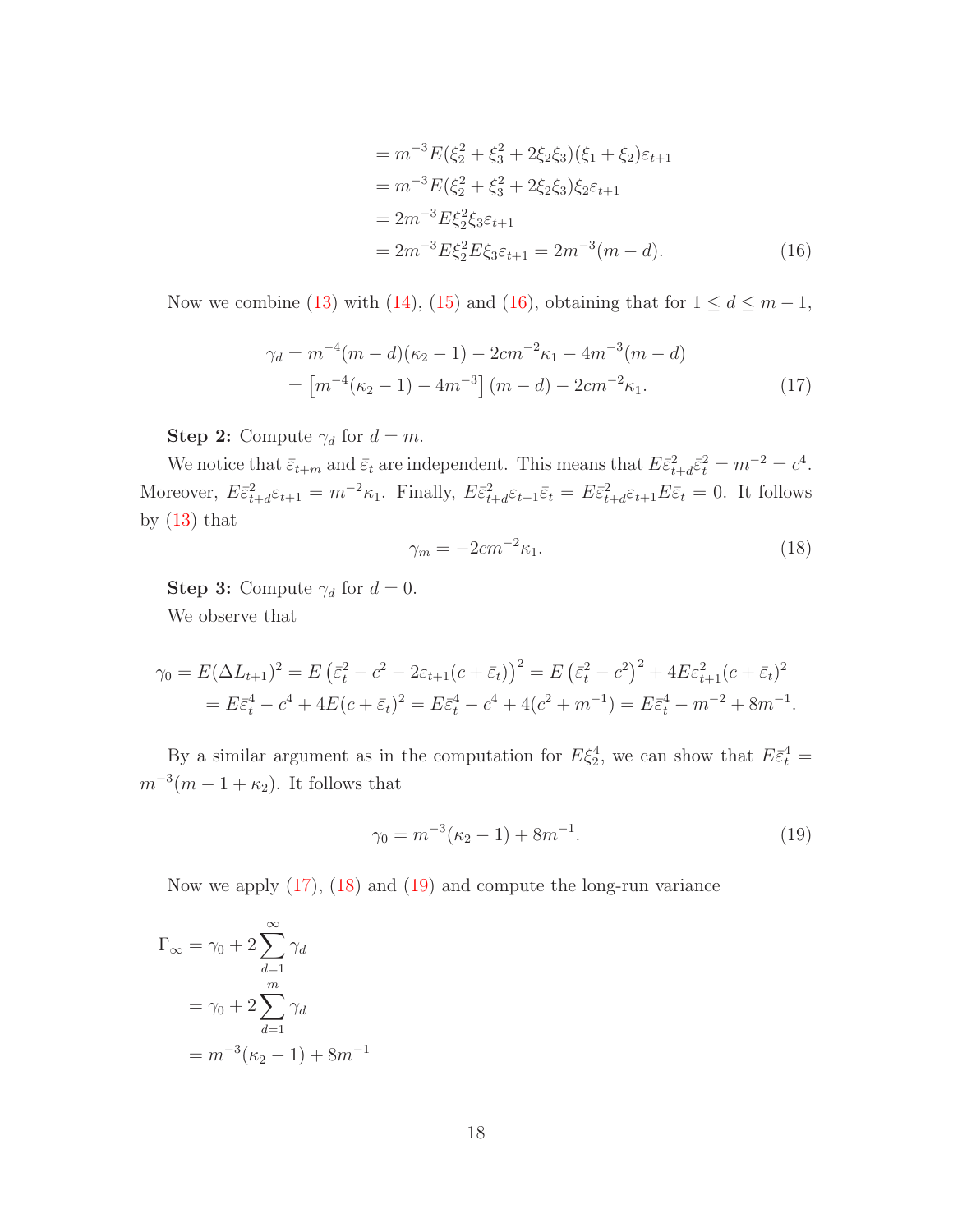$$
+ 2\sum_{d=1}^{m-1} \left\{ \left[ m^{-4}(\kappa_2 - 1) - 4m^{-3} \right] (m - d) - 2cm^{-2}\kappa_1 \right\} + 2 \times (-2cm^{-2}\kappa_1)
$$
  
=  $m^{-3}(\kappa_2 - 1) + 8m^{-1} - 4cm^{-1}\kappa_1 + 2 \left[ m^{-4}(\kappa_2 - 1) - 4m^{-3} \right] \sum_{d=1}^{m-1} (m - d)$   
=  $m^{-3}(\kappa_2 - 1) + 8m^{-1} - 4cm^{-1}\kappa_1 + 2 \left[ m^{-4}(\kappa_2 - 1) - 4m^{-3} \right] \times \frac{m(m - 1)}{2}$   
=  $4m^{-1} - 4cm^{-1}\kappa_1 + m^{-2}(\kappa_2 + 3).$ 

By the law of large numbers,  $n^{-1} \sum_{t=m+1}^{m+n} (\Delta L_{t+1})^2$  converges in probability to  $E(\Delta L_{t+1})^2 = \gamma_0$ . Therefore, since  $c = m^{-1/2}$ , the test statistic would have an asymptotic variance equal to

$$
\frac{\Gamma_{\infty}}{\gamma_0} = \frac{4m^{-1} - 4cm^{-1}\kappa_1 + m^{-2}(\kappa_2 + 3)}{m^{-3}(\kappa_2 - 1) + 8m^{-1}} = \frac{4m^2 - 4m^{3/2}\kappa_1 + m(\kappa_2 + 3)}{8m^2 + \kappa_2 - 1}.
$$

 $\Box$ 

The proof is complete.

**Proof of Proposition [6](#page-8-2).** Let  $Z_k = Q^{-1} \sum_{t=m+(k-1)Q+1}^{m+kQ} \Delta L_{t+1}$ , where  $Q = n/K$ . For simplicity, assume that  $Q$  is an integer. By Theorem 5.20 of [White](#page-21-10)  $(2001)$  $(2001)$  and the Cramer-Wold device,  $\sqrt{Q}(Z_1, ..., Z_K)$  converges in distribution to  $(\xi_1, ..., \xi_K) \sim$  $N(0, c^2 I_K)$ , where  $c^2 = E(\Delta L_t)^2 + 2 \sum_{s=1}^{\infty} E(\Delta L_{t+s} \Delta L_t)$ . Define the function g by

$$
g(\xi_1, ..., \xi_K) = \frac{K^{1/2}\bar{\xi}}{\sqrt{(K-1)^{-1}\sum_{k=1}^K(\xi_k - \bar{\xi})^2}}
$$

with  $\bar{\xi} = K^{-1} \sum_{k=1}^{K} \xi_k$ . Then  $S_K = g(\sqrt{Q}Z_1, ..., \sqrt{Q}Z_K)$ . The desired result follows  $\Box$ by the continuous mapping theorem.

**Proof of Proposition [7](#page-11-2).** Define  $B_T(r) = T^{-1/2} \sum_{s=1}^{\lfloor rT \rfloor} \varepsilon_s$ . Then by the functional central limit theorem (e.g., Theorem 7.13 of [White](#page-21-10)  $(2001)$  $(2001)$ ),  $B_T$  converges weakly to B, where  $B(\cdot)$  is a standard Brownian motion. In fact, this weak convergence can be strengthened to a strong approximation on a possible extended probability space, i.e., sup<sub> $x \in [0,1]$ </sub>  $|B_T(x) - B(x)| = o_P(1)$ ; see e.g., Theorem 2.1.2 of [Csörgo and Révész](#page-20-3) [\(1981\)](#page-20-3).

We notice that  $\varepsilon_{t+1} = \sqrt{T}(B_T((t+1)/T) - B_T(t/T))$  and  $f_{1,t} = \sqrt{T}t^{-1}B_T(t/T)$ .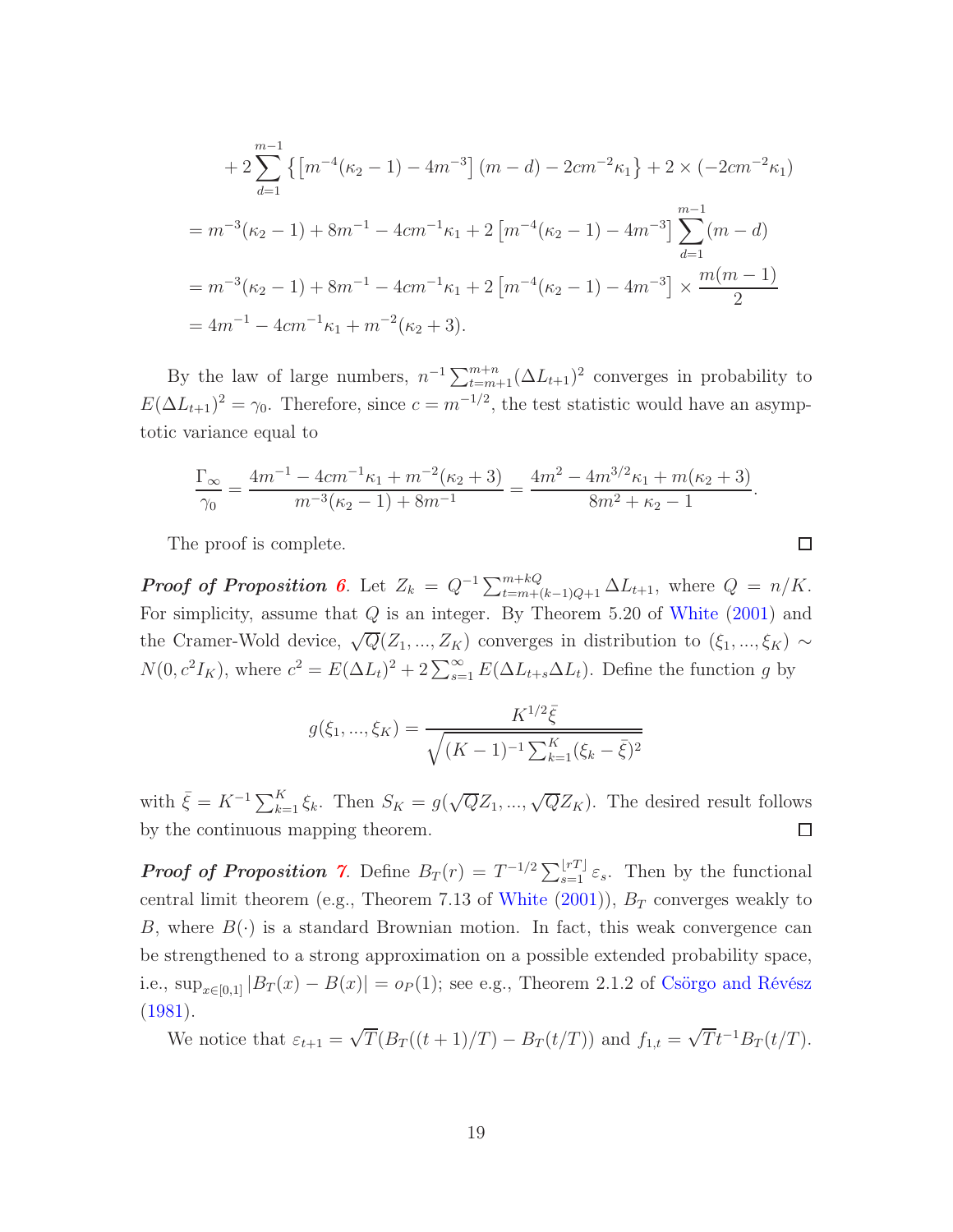Hence,

$$
\Delta L_{t+1} = (\varepsilon_{t+1} - \sqrt{T}t^{-1}B_T(t/T))^2 - (\varepsilon_{t+1} - t^{-1/2})^2
$$
  
=  $Tt^{-2}B_T^2(t/T) - t^{-1} - 2\varepsilon_{t+1}(\sqrt{T}t^{-1}B_T(t/T) - t^{-1/2})$   
=  $Tt^{-2}B_T^2(t/T) - t^{-1} - 2\sqrt{T}[B_T((t+1)/T) - B_T(t/T)](\sqrt{T}t^{-1}B_T(t/T) - t^{-1/2}).$  (20)

Therefore,

$$
\sum_{t=m}^{T-1} \Delta L_{t+1} = \sum_{t=m}^{T-1} \left( T t^{-2} B_T^2(t/T) - t^{-1} - 2\sqrt{T} \left[ B_T((t+1)/T) - B_T(t/T) \right] \left( \sqrt{T} t^{-1} B_T(t/T) - t^{-1/2} \right) \right)
$$
  
\n
$$
= \sum_{t=m}^{T-1} \left( (t/T)^{-2} B_T^2(t/T) - (t/T)^{-1} \right) T^{-1}
$$
  
\n
$$
- 2 \sum_{t=m}^{T-1} \left[ B_T((t+1)/T) - B_T(t/T) \right] \left( (t/T)^{-1} B_T(t/T) - (t/T)^{-1/2} \right)
$$
  
\n
$$
= \int_{\lambda}^1 \left( u^{-2} B^2(u) - u^{-1} \right) du - 2 \int_{\lambda}^1 \left( u^{-1} B(u) - u^{-1/2} \right) dB(u) + o_P(1).
$$
\n(21)

<span id="page-19-0"></span>Similarly,

$$
\sum_{t=m}^{T-1} (\Delta L_{t+1})^2
$$
\n
$$
= \underbrace{\sum_{t=m}^{T-1} (T t^{-2} B_T^2(t/T) - t^{-1})^2 + 4T \sum_{t=m}^{T-1} [B_T((t+1)/T) - B_T(t/T)]^2 (\sqrt{T} t^{-1} B_T(t/T) - t^{-1/2})^2}_{A_{2,T}}
$$
\n
$$
- 4\sqrt{T} \sum_{t=m}^{T-1} [B_T((t+1)/T) - B_T(t/T)] (\sqrt{T} t^{-1} B_T(t/T) - t^{-1/2}) (T t^{-2} B_T^2(t/T) - t^{-1}).
$$

Notice that

$$
A_{1,T} = T^{-1} \sum_{t=m}^{T-1} \left( (t/T)^{-2} B_T^2(t/T) - (t/T)^{-1} \right)^2 T^{-1}
$$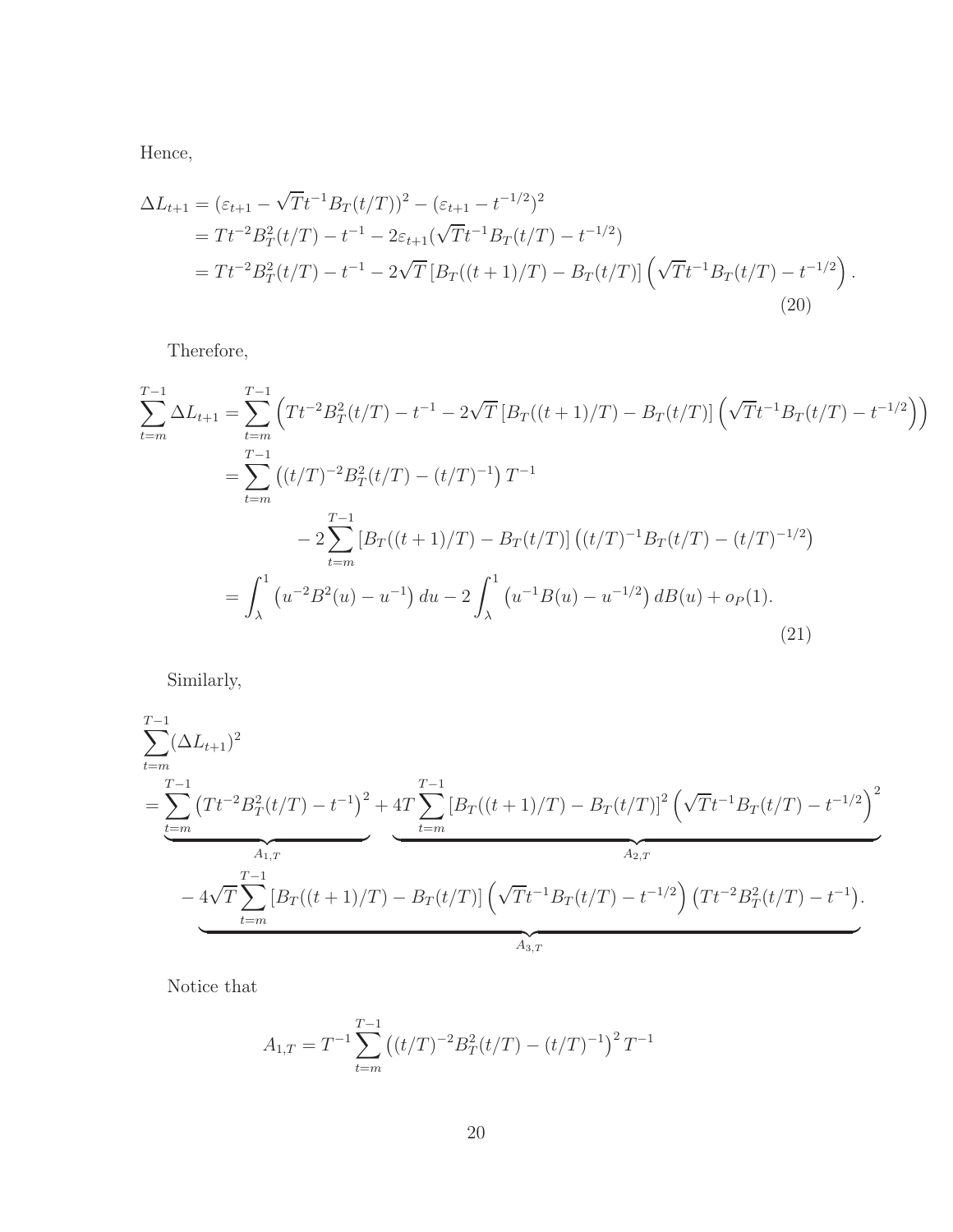$$
= T^{-1} \int_{\lambda}^{1} \left( u^{-2} B^2(u) - u^{-1} \right)^2 du + o_P(1) = o_P(1)
$$

and

$$
A_{2,T} = 4 \sum_{t=m}^{T-1} \left[ B_T((t+1)/T) - B_T(t/T) \right]^2 \left( (t/T)^{-1} B_T(t/T) - (t/T)^{-1/2} \right)^2
$$
  
= 
$$
4 \int_{\lambda}^{1} \left( u^{-1} B(u) - u^{-1/2} \right)^2 du + o_P(1).
$$

Finally, we observe that

$$
A_{3,T}
$$
  
=  $4 \sum_{t=m}^{T-1} \left[ B_T((t+1)/T) - B_T(t/T) \right] ((t/T)^{-1} B_T(t/T) - (t/T)^{-1/2}) ((t/T)^{-2} B_T^2(t/T) - (t/T)^{-1}) T^{-1}$   
=  $4 \int_{\lambda}^{1} (u^{-1} B(u) - u^{-1/2}) (u^{-2} B^2(u) - u^{-1}) dB(u) du + o_P(1) = o_P(1).$ 

The above four displays imply that

$$
\sum_{t=m}^{T-1} (\Delta L_{t+1})^2 = 4 \int_{\lambda}^1 \left( u^{-1} B(u) - u^{-1/2} \right)^2 du + o_P(1).
$$

Therefore, the desired result follows by [\(21\)](#page-19-0).

 $\Box$ 

## References

- <span id="page-20-0"></span>Clark, T. E. and McCracken, M. W. (2001). Tests of equal forecast accuracy and encompassing for nested models. Journal of econometrics, 105(1):85–110.
- <span id="page-20-1"></span>Clark, T. E. and McCracken, M. W. (2005). Evaluating direct multistep forecasts. Econometric Reviews, 24(4):369–404.
- <span id="page-20-3"></span>Csörgo, M. and Révész, P. (1981). Strong approximations in probability and statistics. Academic Press.
- <span id="page-20-2"></span>Diebold, F. X. and Mariano, R. S. (1995). Comparing predictive accuracy. Journal of Business & Economic Statistics, pages 253–263.